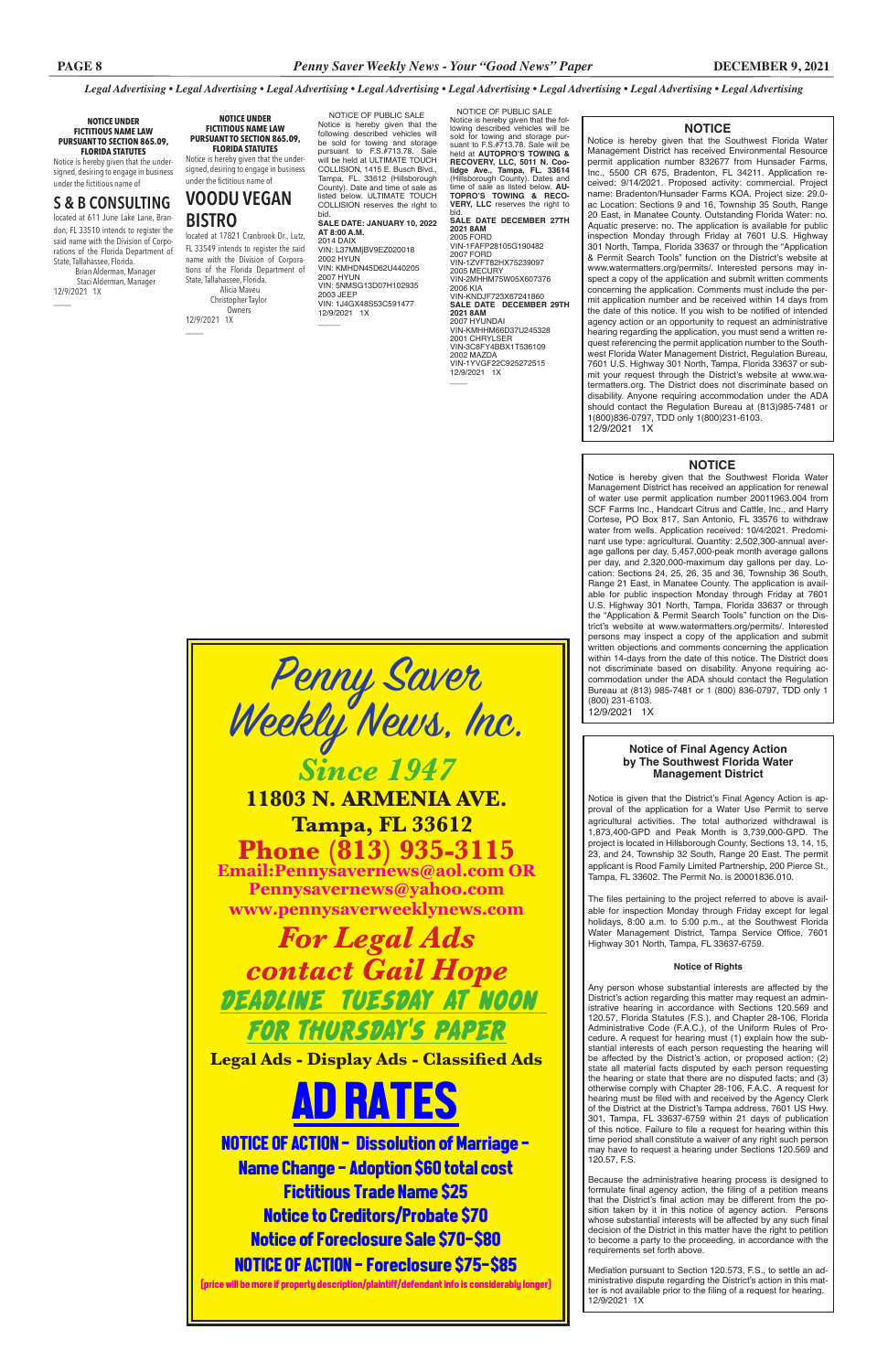sell at PUBLIC AUCTION, free of all prior liens, the following vehicles(s)/vessel(s) that remain, unclaimed in storage, with charges unpaid, pursuant to Florida Statutes, Sec. 713.78, to the highest and best bidder, at **5106 W. IN-GRAHAM ST., TAMPA, FL 33616** (Hillsborough County) on **DE-CEMBER 23, 2021 AT 8:00 A.M**. 2018 HONDA CIVIC VIN#19XFC2F54JE033124 2012 NISSAN ALTIMA VIN#1N4AL2AP1CN554776 Terms of the sale are CASH. No checks will be accepted. Seller reserves the right to final bid. ALL SALES ARE FINAL. No refunds will be made. Vehicle(s)/ vessel(s) are sold "AS IS", "WHERE IS", with no guarantees, either expressed or implied. .<br>12/9/2021 1X

 $\overline{\phantom{a}}$ 

### PUBLIC AUCTION Public Notice is hereby given that **ADVANTAGE TRANSPORT**, will

Each of you are hereby notified a lien is claimed on the following vehicles for towing and storage charges due and unpaid per Florida Statute #713.78. The vehicle(s) will be sold free and clear of all prior liens in accordance with the provisions of Florida Statute #713.78 on the following dates at 10:00 A.M. Sale will be held at **ROSARIO'S AUTOMOTIVE SERVICES, INC., 9206 N. 16TH ST., TAMPA, FL. 33612** (Hillsborough County). Note: ROSARIO'S AUTOMOTIVE SERVICES, INC. reserves the right to bid. **SALE DATE: JANUARY 3, 2022** #21-407 1997 HONDA VIN#JHMEH6265VS000105 2016 NISS VIN#1N4AL3AP2GC51528 #21-411 2012 CHEV VIN#1G1PC5SH3C7240329 2016 HYUN VIN#5NPE24AF8GH324255 12/9/2021 1X  $\overline{\phantom{a}}$ 

#### NOTICE OF SALE

2020 HONDA INSIGHT VIN#19XZE4F50LE004502 2021 KIA SPORTAGE VIN#KNDPNCAC9M7885208 2021 TESLA MODEL 3 VIN#5YJ3E1EB8MF981281 12/9/2021 1X  $\overline{\phantom{a}}$ 

 NOTICE OF PUBLIC SALE: **B & D TOWING AND RECOVERY**  gives Notice of Foreclosure of Lien and intent to sell these vehicles at 5436 W. INGRAHAM ST., TAMPA, FL 33616 (Hillsborough County), pursuant to subsection 713.78 of the Florida Statutes. **B & D TOW-ING AND RECOVERY** reserves the right to accept or reject any and/or all bids. **SALE DATE: JANUARY 3, 2022 AT 8:00 A.M.** 2011 Nissan Sentra

You are hereby notified that an Order of Summary Administration has been entered in the estate of RONALD JO-SEPH SMITH, deceased, File Number 21-CP-004145, by the Circuit Court for Hillsborough County, Florida, Probate Division, the address of which is P.O. Box 1110, Tampa, Florida 33601; that the decedent's date of death was May 12, 2021; that the total value of the estate is \$4,678.54 and that the names and addresses of those to whom it has been assigned by such order are:<br>Name Address

VIN#3N1AB6AP5BL623247 2011 KIA OPTIMA VIN#KNAGN4A79B5129151 2014 HONDA CRV VIN#2HKRM4H70EH617509 2004 MERCURY SABLE VIN#1MEFM55S24A607098 2015 DODGE CHARGER VIN#2C3CDXCT9FH730501 2017 CHEVROLET IMPALA VIN#1G1145S35HU166671 2009 NISSAN MAXIMA VIN#1N4AA51E09C814143 2010 KIA SOUL VIN#KNDJT2A20A7032088 2011 DODGE NITRO VIN#1D4PT4GK7BW539657 2013 SUBARU OUTBACK VIN#4S4BRBKC7D3289685 1990 DODGE RAM VIN#2B6HB21Z4LK720639 2009 CHEVROLET COBALT VIN#1G1AT58H197196644 2009 TOYOTA YARIS VIN#JTDBT903691337634 **SALE DATE: JANUARY 4, 2022 AT 8:00 A.M.** 2005 CHEVROLET IMPALA VIN#2G1WF55K259299724 **SALE DATE: JANUARY 5, 2022 AT 8:00 A.M.** 2006 TOYOTA AVALON VIN#4T1BK36B26U137208 2018 HONDA MOTORCYCLE VIN#JH2PC40J5JK400199 **SALE DATE: JANUARY 17, 2022 AT 8:00 A.M.**

Attorney for Person Giving Notice: Sheron Alves Bass, Esquire Florida Bar Number:752185 Bass Law Group 9385 North 56th Street, Ste. 311 Temple Terrace, Florida 33617 Telephone: (813) 988-4040 Fax: (813) 988-1313 E-Mail:sheron@basslawgroup.com E-Mail:elaine@basslawgroup.com 12/9/2021 x 12/16/2021 2x  $\overline{\phantom{a}}$ 

 NOTICE OF PUBLIC SALE: **SUNSHINE STATE GARAGE, LLC** gives Notice of Foreclosure of Lien and intent to sell these vehicles at 407 N. 22ND ST., TAMPA, FL 33605 (Hillsborough County) pursuant to subsection 713.78 of the Florida Statutes. **SUNSHINE STATE GARAGE, LLC** reserves the right to accept or reject any and/or all bids. **SALE DATE:JANUARY 3, 2022 AT 8:00 A.M.** 2004 HONDA ACCORD

NOTICE OF PUBLIC SALE:<br>POLICIE TOWING-STO **POLICIE TOWING-STOR-AGE-TRANSPORT-SECURI-TY-SERVICES** gives notice that on 01/01/2022 at 08:00 AM the following vehicles(s) may be sold by public sale at 1916 N. 60TH ST., TAMPA, FLORIDA 33619 (Hillsborough County) to satisfy the lien for the amount owed on each vehicle for any recovery, towing, or storage services charges and administrative fees allowed pursuant to Florida statute 713.78. VIN#5TENX22N56Z246685 2006 TOYT VIN#1J4NF1GB9BD258279 2011 JEEP 12/9/2021 1X

VIN#1HGCM56774A115697 2016 HYUNDA TUCSON VIN#KM8J23A42GU054724 2007 CHEVROLET HHR VIN#3GNDA23D97S615732 12/9/2021 1X

 $\overline{\phantom{a}}$ 

 $\overline{\phantom{a}}$ 

 $\overline{\phantom{a}}$  NOTICE OF PUBLIC SALE: **ALEX TOWING & RECOVERING**  gives notice that on 01/03/2022 at 08:00 AM the following vehicles(s) may be sold by public sale at 6360 JENSEN RD., TAMPA FL 33619 (Hillsborough County) to satisfy the lien for the amount owed on each vehicle for any recovery, towing, or storage services charges and administrative fees allowed pursuant to Florida statute 713.78. .<br>VIN#1FUBA5CG85LN47916 2005 FRHT

12/9/2021 1x  $\overline{\phantom{a}}$ 

 NOTICE OF PUBLIC SALE Notice is hereby given that on 1/7/2022 at 10:30 am, the following mobile home will be sold at public auction pursuant to F.S. 715.109 1979 CAME HS GDWVGA41782861. Last Tenants: DONNA L TRANTER AND UNKNOWN PARTIES, BENEFICIARIES, HEIRS, SUC-CESSORS, AND ASSIGNS OF DONNA L TRANTER. Sale to be at ORANGEWOOD LAKES MO-BILE HOME COMMUNITY, 7850 OLDFIELD ROAD, NEW PORT RICHEY, FL 34653 (Pasco County). 813-241-8269. 12/9/2021 x 12/16/2021 2x  $\overline{\phantom{a}}$ 

> NOTICE OF PUBLIC SALE Notice is hereby given that on 12/29/2021 at 10:30 am, the following mobile home will be sold at public auction pursuant to F.S. 715.109 1988 FLEE HS FL1F-L4312A & FL1FL4312B. Last Tenants: DEBORAH GAIL JERRETT and all unknown parties beneficiaries heirs. Sale to be at MHC FOREST LAKE ESTATES MH LLC, 6429 FOREST LAKE DR., ZEPHYRHILLS, FL 33540 (Pasco County). 813-282-6754. 12/9/2021 x 12/16/2021 2x  $\overline{\phantom{a}}$

NOTICE OF PUBLIC SALE Notice is hereby given that the following described vehicles will be sold Per Florida Statutes 713.78 @ **Action Towing, Inc. of Tampa 11207 Sheldon Rd., Tampa, FL 33626-4708** (Hillsborough County) (813) 920-2525 **Sale Date and Time: January 02, 2022 at 8:00 AM** 2009 Toyota Tacoma VIN# 5TENX22N69Z640698 (B21.1124.47420) 2006 Ford Escape VIN# 1FMCU96H76KA43343 (B21.1124.47419) **Sale Date and Time: January 03, 2022 at 8:00 AM** 2018 Toyota Corolla VIN# 2T1BURHE4JC996203 (S21.1125.47432) 2017 Hyundai Accent SE VIN# KMHCT5AE1HU320424 (B21.1126.47613) **Sale Date and Time: January 06, 2022 at 8:00 AM** 2013 Honda Fit VIN# JHMGE8H36DC060008 (B21.1201.48246) Action Towing Inc. of Tampa Reserves The Right To Bid. All Sales Final at 9:00 AM 12/09/2021 1x

IN THE CIRCUIT COURT FOR HILLSBOROUGH COUNTY, FLORIDA PROBATE DIVISION File No. 21-CP-004145 Division A

IN RE: ESTATE OF RONALD JOSEPH SMITH, Deceased **NOTICE TO CREDITORS** 

### **(Summary Administration)**

TO ALL PERSONS HAVING CLAIMS OR DEMANDS AGAINST THE ABOVE ESTATE:

NOTICE OF SALE NOTICE IS HEREBY GIVEN that the undersigned intends to sell the personal property described below to enforce a lien imposed on said property under The Florida Self Storage Facility Act Statutes (Section 83.801-83.809). The undersigned will sell at public sale by competitive bidding on, on **12-28- 2021 at 10:00 A.M. on lockerfox.com** said property has been stored and which are located at: **iStorage Apollo, 313 Apollo Beach Blvd., Apollo Beach, FL 33572** The following:<br>Name Unit# Name Unit# Contents DAVID SUNDAY 535 MISC. ITEMS NATASHA ROSADO 2108

Annette R.J. Smith 5101 N. Winnie Street Tampa, Florida 33610 ALL INTERESTED PERSONS ARE NOTIFIED THAT:

12/9/2021 x 12/16/2021 2x  $\overline{\phantom{a}}$ 

All creditors of the estate of the decedent and persons having claims or demands against the estate of the decedent other than those for whom provision for full payment was made in the Order of Summary Administration must file their claims with this court WITHIN THE TIME PERI-ODS SET FORTH IN FLORIDA NOTWITHSTANDING ANY OTH-ER APPLICABLE TIME PERI-OD, ANY CLAIM FILED TWO (2) **YEARS OR MORE AFTER THE** DECEDENT'S DATE OF DEATH IS BARRED.

12/9/2021 x 12/16/2021 2x  $\overline{\phantom{a}}$ 

 The date of first publication of this Notice is December 9, 2021.

Person Giving Notice: Annette R.J. Smith 5101 N. Winnie Street Tampa, Florida 33610

You are hereby notified that an Order of Summary Administration has been entered in the estate of TONY MICHAEL WEAVER, deceased, File Number 21-CP-4133, by the Circuit Court for Hillsborough County, Florida, Probate Division, the address of which is P.O. Box 1110, Tampa, Florida 33601; that the decedent's date of death was July 19, 2021; that the total value of the estate is \$43,913.29 and that the names and addresses of those to whom it has been assigned by such order are:<br>Name

Name **Address** JONATHAN SCOTT WEAVER 907 Sandywood Drive Brandon, Florida 33510

Attorney for Person Giving Notice: Lizbeth Potts, Esquire Florida Bar Number:0137390 Lizbeth Potts, P.A. 9385 North 56th Street, Ste. 311 Temple Terrace, Florida 33617 Telephone:(813) 988-9190 Fax: (813) 988-2571 E-Mail:liz@liz-law.com E-Mail:elaine@liz-law.com 12/9/2021 x 12/16/2021 2x  $\overline{\phantom{a}}$ 

Shantinike Hansell Misc Bags, Misc Totes

NOTICE OF PUBLIC SALE

Notice is hereby given that on 12/29/2021 at 10:30 am, the following mobile home will be sold at public auction pursuant to F.S. 715.109 1979 TWIN HS T2474706A & T2474706B. Last Tenants: LARAINE DELANO FOX & LISA BARTLETT and all unknown parties beneficiaries heirs. Sale to be at MHC HACIENDA VILLAGE LLC, 7107 GIBRALTAR AVE., NEW PORT RICHEY, FL 34653. 813-282-5925. 12/9/2021 x 12/16/2021 2x

\_\_\_

 NOTICE OF PUBLIC SALE Notice is hereby given that on 12/29/2021 at 10:30 am, the following mobile home will be sold at public auction pursuant to F.S. 715.109 1979 SHER HS 13002047A & 13002047B. Last Tenants: LOIS GRAY, PHYL-LIS LAPHAM, LAWRENCE J LAPHAM and all unknown parties beneficiaries heirs. Sale to be at MHC FEATHEROCK LLC, 2200 HIGHWAY 60 EAST, VALRICO, FL 33594 (Hillsborough County). 813-282-5925. 12/9/2021 x 12/16/2021 2x

 $\overline{\phantom{a}}$ 

2004 MITS 12/9/2021 1X  $\overline{\phantom{a}}$ 

> NOTICE OF PUBLIC SALE Notice is hereby given that on 12/29/2021 at 10:30 am, the following mobile home will be sold at public auction pursuant to F.S. 715.109 1971 HOLR TV TE11172272T. Last Tenants: JOHN MCLAWHORN, CHRISTA MAIDA, & KATHY JOY CLOSS and all unknown parties beneficiaries heirs. Sale to be at MHC HOLIDAY TRAVEL LLC, 1622 AIRES DR., HOLIDAY, FL 34690 (Pasco County). 813-282-5925. 12/9/2021 x 12/16/2021 2x

 $\overline{\phantom{a}}$ 

- 2011 VOLK
- 12/9/2021 1X  $\overline{\phantom{a}}$

 NOTICE OF PUBLIC SALE Notice is hereby given that on 12/29/2021 at 10:30 am, the following mobile home will be sold at public auction pursuant to F.S. 715.109 1974 SHERB HS 2702037. Last Tenants: BERTHA MAY & F EDWARD DEVEAU AND JAMES CARLTON WEBBER JR and all unknown parties beneficiaries heirs. Sale to be at HARBOR VIEW MHC LLC, 6617 LOUISI-ANA AVE., NEW PORT RICHEY, FL 34653 (Pasco County). 813- 282-5925. 12/9/2021 x 12/16/2021 2x

 $\overline{\phantom{a}}$ 

 NOTICE OF PUBLIC SALE Notice of Public Sale of the contents of the following storage units located at **Gandy Mini Storage, 5024 S. Manhattan Ave., Tampa, FL 33611**. The sale will be on **Tuesday, December 28, 2021 at 11:00 A.M.** Units contain household goods.<br>Unit #

 $\overline{\phantom{a}}$ 

 $\overline{\phantom{a}}$ 

 $Unit # Tenant Name  
\nB161 Jacauelvn Klein$ </u> B161 Jacquelyn Klein<br>E371 Andre Carter E371 Andre Carter<br>F457 Veronica John F457 Veronica Johnson Veronica Johnson Sale being held to satisfy landlords' lien. Seller reserves the right to reject any/all bids and to withdraw any unit from sale. Cash only. Contents to be removed within 24 hours. 12/9/2021 x 12/16/2021 2x

FURN. Purchases must be paid for at the time of purchase by cash only. All

purchased items are sold as is, where is, and must be removed at the time of the sale. Sale is subject to cancellation in the event of settlement between owner and obligated party.

 NOTICE OF PUBLIC SALE Notice is hereby given that on 12/29/2021 at 10:30 am, the following mobile home will be sold at public auction pursuant to F.S. 715.109 1974 CYPR HS 3C60N-R36754A & 3C60NR36754B. Last Tenants: JAMES PAUL LANIER & ELIZABETH LANIER and all unknown parties beneficiaries heirs. Sale to be at MHC FEATHEROCK LLC, 2200 HIGHWAY 60 EAST, VALRICO, FL 33594 (Hillsborough County). 813-282-5925.

 NOTICE OF PUBLIC SALE Notice is hereby given that on DE-CEMBER 30, 2021 at 9:00 A.M., A lien is being claimed on the following vehicle(s) subject to enforcement pursuant to section 713.585 And the vehicle may be sold to satisfy the lien at at public auction. The lien is claimed for labor, services performed and storage charges if any, and the amount due in cash on the day of sale, if paid to the leinor, would redeem the motor vehicle. 2008 BMW VIN#WBAVD53528A283826

\$805.42 **Lienor: AutoWorks of Tampa Inc. MV 88196 5507 N. Nebraska Ave. Tampa, FL 33604 (Hillsborough County) (813) 237-3993**

anytime before the sale date or proposed sale date, the owner or any person claiming an interest or a lien on the vehicle may file a demand for hearing with the clerk of circuit court in the county where the vehicle is being held to determine whether the vehicle has been wrongfully taken or withheld from him or her. At any time before the sale date or proposed sale date, a customer or person of record claiming a lien on the vehicle may post a cash or surety bond in the amount stated on the invoice with the clerk of circuit court where the disputed transaction occurred. 12/9/2021 1X

NOTICE OF SALE

 $\overline{\phantom{a}}$ 

 $\overline{\phantom{a}}$ 

Notice is hereby given that pursuant to the Florida Self Storage Facility Act Statutes (Section 83.801 – 83.809); **Storage Sense - Riverview** will sell for cash to the highest bidder on **lockerfox.com for location at 7201 US-HWY 301 S, Riverview, County of Hillsborough, FL 33578**, ending at 2:00 pm on Wednesday, the 29th day of December; 2021 and continuing day to day thereafter until<br>sold: the household goods and the household goods and misc. contents of the following: Unit #066 Monquie Shaw/Monique Shaw

12/9/2021 x 12/16/2021 2x

IN THE CIRCUIT COURT FOR HILLSBOROUGH COUNTY, FLORIDA PROBATE DIVISION File No. 21-CP-4133 Division U IN RE: ESTATE OF TONY MICHAEL WEAVER, Deceased.

#### **NOTICE TO CREDITORS (Summary Administration)**

TO ALL PERSONS HAVING CLAIMS OR DEMANDS AGAINST THE ABOVE ESTATE:

PAUL WEAVER 932 Nina Elizabeth Circle,

Apartment 101 Brandon, Florida 33510

DAVID WEAVER 2729 Colewood Lane Dover, Florida 33527

DANIEL WEAVER 1004 Morning Star Drive Lakeland, Florida 33810

ALL INTERESTED PERSONS ARE NOTIFIED THAT:

All creditors of the estate of the decedent and persons having claims or demands against the estate of the decedent other than those for whom provision for full payment was made in the Order of Summary Administration must file their claims with this court WITHIN THE TIME PERI-ODS SET FORTH IN FLORIDA NOTWITHSTANDING ANY OTH-ER APPLICABLE TIME PERI-OD, ANY CLAIM FILED TWO (2) YEARS OR MORE AFTER THE DECEDENT'S DATE OF DEATH IS BARRED.

 The date of first publication of this Notice is December 9, 2021. Person Giving Notice: Jonathan Scott Weaver 907 Sandywood Drive Brandon, Florida 33510

#### NOTICE OF SALE

Notice is hereby given that pursuant to the Florida Self Storage Facility Act Statutes (Section 83.801 – 83.809); **Mini-Maxi Storage - Tampa** will sell for cash to the highest bidder on **www.Lockerfox.com** for location at **8891 N. Florida Ave., Tampa, County of Hillsborough, FL 33604**, by **5:30pm on Monday, the 27th day of December 2021** and continuing day to day thereafter until sold: the household goods and misc. personal & other contents of the following:

Unit # A31 Anderson Sledge Box Spring, Bed Frame, TV, Misc Totes

Unit # A38 Dennis J Paradissis Misc Totes, TV, Misc Boxes, Misc Clothes

Unit # C01 Barbara J Thompson Rug, Vacuum Cleaner, Misc Boxes, Misc Totes<br>Unit #E52 S

Unit# H04 Miller V Dreamer Kitchen Table, Bike, Chairs, Cabinet<br>Unit# J19 Christopher Herb Christopher Herbert Rims, Window AC Unit, Fan, Bed, Boxspring<br>Unit# K34 Alissa S Ohler Misc Bags, Misc Tool boxes, Vacuum cleaners, Tires Unit# L10 Baez Julia Box Spring, Bed Frame, Mattress, Misc Bags 12/9/2021 x 12/16/2021 2x

 $\overline{\phantom{a}}$ 

 $\overline{\phantom{a}}$ 

 NOTICE OF PUBLIC SALE Notice is hereby given that the following described vehicles will be sold for towing and storage pursuant to F.S.#713.78. Sale will be held at **EXPRESS TOWING & RECOVERY, 2116 Jelane DRIVE, Valrico, FL 33594** (Hillsborough County). Dates and time of sale as listed below. **EXPRESS TOWING & RECOVERY** reserves the right to bid. **SALE DATE: DECEMBER 21, 2021 AT 8:00 A.M.** 2013 NISS 4D VIN#1N4AL3AP5DC299150 **SALE DATE: DECEMBER 23, 2021 AT 8:00 A.M.** 2014 FORD 4D VIN#3FA6P0H75ER203244 **SALE DATE: DECEMBER 24, 2021 AT 8:00 A.M.** 2003 FORD UTILITY VIN#1FMDU64WX3UC61569 2016 FORD UT VIN#1FMCU0J9XGUA04151

**SALE DATE: DECEMBER 27, 2021 AT 8:00 A.M.**

2008 VOLK 4D VIN#WVWJK73C38P032005 12/9/2021 1X

 $\overline{\phantom{a}}$ 

 NOTICE OF PUBLIC SALE: **PORT TAMPA AUTO BODY** gives Notice of Foreclosure of Lien and intent to sell these vehicles on DE-CEMBER 23, 2021 AT 08:00 am at 7219 South O'Brien Street, Tampa, FL 33616-1923 (Hillsborough County), pursuant to subsection 713.78 of the Florida Statutes. PORT TAMPA AUTO BODY reserves the right to accept or reject any and/ or all bids. 2003 TOYOTA CAMRY VIN#4T1BE32K93U222149 12/9/2021 1X

 NOTICE OF PUBLIC SALE **SAFELY TOWING LLC** gives Notice of Foreclosure of Lien and intent to sell these vehicles at 3617 E. MOHAWK AVE., TAMPA, FL 33610-4549 (Hillsborough County), pursuant to subsection 713.78 of the Florida Statutes. **SAFELY TOWING LLC** reserves the right to accept or reject any and/or all bids.

#### **SALE DATE: DECEMBER 31, 2021 AT 8:00 A.M.** VIN#4A3AB36FX4E081154

 NOTICE OF PUBLIC SALE Pursuant to the Florida Self-Service Storage Facility Act, notice is hereby given that **SS Valrico, LLC d/b/a Simply Self Storage at 1035 Starwood Ave., Valrico, FL 33596** will sell at public auction the personal property in the below-listed occupants' leased spaces to satisfy the owner's lien. The personal property stored therein by the following occupants may include but is not limited to general household, office and personal items, furniture, boxes, clothes, and appliances. The unit(s) will be sold at public auction through online auction services of

#### **www.StorageTreasures.com**  with bids opening with bids opening at **12pm on December 22,2021 and closing at 12pm on December 29, 2021** .

Unit 0286 William Frem Unit 0623 Patrick Mcinally Unit 1008 Chrystal Bussey Unit 2100 Thomas Yeatts Unit 2133 Wilhemina Renee Faith Dixon

Unit 452453 Amy Charpentier 12/9/2021 x 12/16/2021 2x

\_\_\_\_\_ NOTICE OF PUBLIC SALE: **FREDDIE'S BODY SHOP & WRECKER SERVICE** gives notice that on 12/27/2021 at 09:00 AM the following vehicles(s) may be sold by public sale at 8815 N. MULBERRY ST. TAMPA, FL. 33604 (Hillsborough County) to satisfy the lien for the amount owed on each vehicle for any recovery, towing, or storage services charges and administrative fees allowed pursuant to Florida statute 713.78. VIN#1FAHP2EW7CG122069 2012 FORD VIN#1FMCU0J9XHUD49097 2017 FORD VIN#3VWDX7AJ1BM340235

 NOTICE OF PUBLIC SALE: **LAST CALL AUTO GROUP LLC**  gives notice that on 12/27/2021 at 08:00 AM the following vehicles(s) may be sold by public sale at 11008 S US HIGHWAY 41, GIB-SONTON, FL 33534 (Hillsborough County) to satisfy the lien for the amount owed on each vehicle for any recovery, towing, or storage services charges and administrative fees allowed pursuant to Florida statute 713.78. VIN#JTDBT123630277995 2003 TOYOTA 12/9/2021 1X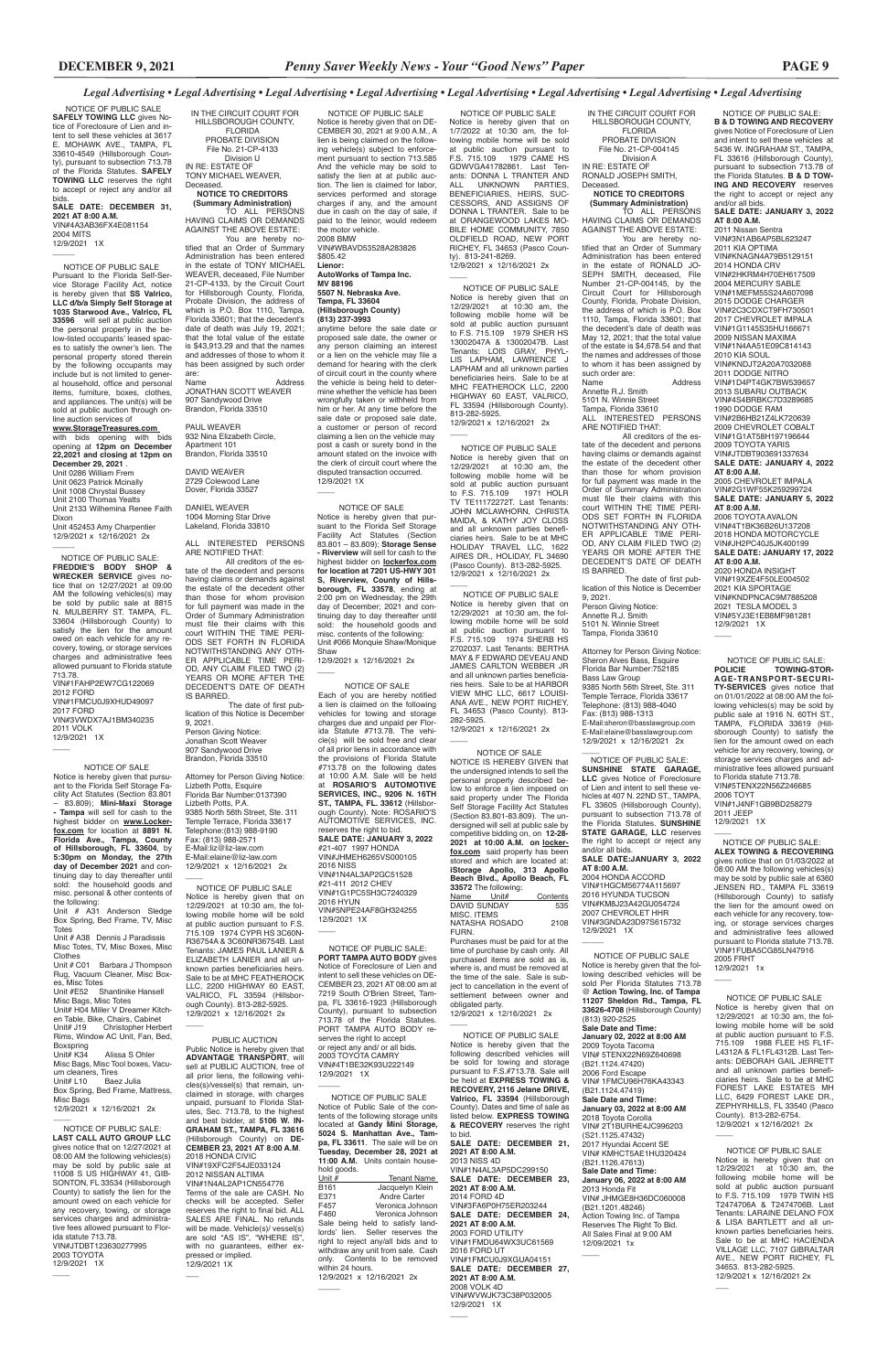NOTICE OF PUBLIC SALE Notice is hereby given that **Store-Right Self Storage at 4120 E. 10th Ave., Tampa, FL 33605**, will sell the contents of the storage units listed below at a public auction to satisfy a lien placed on the contents (pursuant to Chapter 83 of the Florida Statutes). The sale will take place at the website **www.StorageTreasures.com on December 21, 2021 at 9:30A.M.** The sale will be conducted under the direction of Christopher Rosa (AU4167) and **www.StorageTreasures.com** on behalf of the facility's management. Units will be available for viewing prior to the sale on www.StorageTreasures.com. Contents will be sold for cash only to the highest bidder. A 10-15% buyer's premium will be charged and possibly a cleaning deposit per unit. All sales are final. Seller reserves the right to withdraw the property at any time before the sale or to refuse any bids. The property to be sold is described as "general household items" unless otherwise noted. 1.MCGRUDER, BRENDA I34 HHG

**HHG** 9. FOSTER, RUTH A. C09 HHG 10. SIMS, DEWAYNE D49 HHG 11. BARNES, MICHAEL D08 HHG 12. COLEMAN, SONIA C22 HHG 13. SIMPSON, SCOTT FRANK D43 HHG

Dated this: November 27, 2021 12/2/2021 x 12/9/2021 2x  $\overline{\phantom{a}}$ 

2. FULLER, SHANEIR G06 HHG 3.GRIFFIN, SAMUEL H25 HHG 4. HUTCHINS, CEDRICK B09 HHG

Notice is hereby given that **Storage Rentals of America, 13414 Lincoln Rd., Riverview, FL 33578** will hold THE PUBLIC SALE WILL TAKE PLACE AT **Lockerfox.com** of stored personal property to enforce liens against the below named persons for non-payment of rent pursuant to the Florida Self Storage Facility Act Statutes (Section 83.801 et seg).

5.DEMERSON, FELECIA H26

HHG 6. BUTLER, GEORGIE E58 HHG 7. CREWS, JOHN D. E30 HHG 8. CHARLES, ROSALYN D33

12/2/2021 x 12/9/2021 2x

 $\overline{\phantom{a}}$ 

#### NOTICE OF SALE

ADVERTISEMENT OF SALE NO-TICE IS HEREBY GIVEN that the undersigned intends to sell the personal property described below to enforce a lien imposed on said property under The Florida Self Storage Facility Act. Bidding takes place on **lockerfox.com** and concludes **Friday the 17th day of December 2021 at 9:00 AM**  with payment following in CASH at the facility. **Store Space Brandon - Broadway, 2711 Broadway Center Dr, Brandon, FL, 33510**. Walker, Patrice Household Goods; Venereo, Oraima Household Goods; Perry, Asianna Household Goods; Craig, Aubrie Household Good; Rubio, Helix Household Goods; Tolentino, Crystal Household goods; Young, Lakeisha Household goods.

Purchases must be paid for at the time of purchase by cash only. All purchased items are sold as is, where is, and must be removed at the time of the sale. Sale is subject to cancellation in the event of settlement between owner and obligated party.

#### NOTICE OF PUBLIC SALE

Auction sale for the following units will take place at **11:00 AM on December 30th, 2021** to following units listed below:

Rebecca Didion - Unit # K011 - Contents: Boxes & Totes 12/2/2021 x 12/9/2021 2X

 $\overline{\phantom{a}}$ 

 $\overline{\phantom{a}}$ 

#### NOTICE OF PUBLIC SALE OF PERSONAL PROPERTY

#### vs. MICHAEL E. JOHNSON, **Defendant**

NOTICE IS HEREBY GIVEN that the undersigned intends to sell the personal property described below to enforce a lien imposed on said property under The Florida Self Storage Facility Act Statutes (Section 83.801-83.809). The undersigned will sell by competitive bidding through **Tuesday, the 21st day of December, 2021, scheduled to end at 12:00 PM**, the following: Cerullo, Lauren Elizabeth

1. If you intend to defend this lawsuit, you must do the following within twenty-one (21) days after this SUMMONS is served upon you, exclusive of the date of service

> Unit A208 Household Goods Salerno, Kalea Marie Unit D102 Household Goods<br>Hall, Peter Unit E205 Household Goods The sale will occur online at **www. StorageTreasures.com** at the re-

TANYA SCEIRINE CLERK OF THE COURT By: Deputy Clerk (Date) Plaintiff: Christina L. Johnson 350 Willow Way, #47 Fernley, NV 89408 Telephone: (775) 223-2375 12/2/2021 x 12/23/2021 4x  $\overline{\phantom{a}}$ 

quest of StorQuest Self Storage. Purchases must be paid for at the time of purchase. All purchased items are sold as is, where is, and must be removed within 72 hours of the sale. The property has been stored at and is located at **StorQuest Self Storage, 3820 W. Fair Oaks Ave., Tampa, FL 33611**, County of Hillsborough, State of Florida. Sale is subject to cancellation in the event of settlement between owner and obligated party.

Dated this day the 2nd of December, 2021 and the 9th day of December, 2021. 12/2/2021 x 12/9/2021 2x

 $\overline{\phantom{a}}$ 

#### NOTICE OF PUBLIC SALE OF PERSONAL PROPERTY

All creditors of the decedent and other persons having claims or demands against decedent's estate on whom a copy of this notice is required to be served must file their claims with this court ON OR BEFORE THE LATER OF 3 MONTHS AFTER THE TIME OF THE FIRST PUB-LICATION OF THIS NOTICE OR 30 DAYS AFTER THE DATE OF SERVICE OF A COPY OF THIS NOTICE ON THEM.

ALL CLAIMS NOT<br>-FILED WITHIN THE TIME PERI ODS SET FORTH IN SECTION 733.702 WILL BE FOREVER BARRED.

Attorney for Personal Representative: s/ Geraldine Hicks GERALDINE N. HICKS, ESQ. Hicks Law, PA 1805 James L. Redman Pkwy Ste 201 Plant City, Florida 33563 (813) 862-1306 GHicks@HicksLawPA.com FBN:0413437 12/2/2021 x 12/9/2021 2x  $\overline{\phantom{a}}$ 

> NOTICE IS HEREBY GIVEN that the undersigned intends to sell the personal property described below to enforce a lien imposed on said property under The Florida Self Storage Facility Act Statutes (Section 83.801-83.809). The undersigned will sell by competitive bidding on or after **Tuesday the 21st day of DECEMBER 2021, scheduled to begin at 11:00 AM**  the following: Bleda Elibeal BU34 Household Goods Kelly Decourcy BU48 Household Goods Ronald Young U148 Household Goods Roger Funk U155 Household Goods The sale will occur online at **www. StorageTreasures.com** at the request of StorQuest Self Storage. Purchases must be paid for at the time of purchase. All purchased items are sold as is, where is, and must be removed within 72 hours of the sale. The property has been stored at and is located at **StorQuest Self Storage, 5002 S. Manhattan Ave., Tampa FL 33611, County of Hillsborough, State of Florida**. Sale is subject to cancellation in the event of settlement between owner and obligated party. Dated this on the 2nd day of December, 2021 and the 9th day of December, 2021. 12/2/2021 x 12/9/2021 2x

 $\overline{\phantom{a}}$ 

YOU ARE NOTIFIED that a Motion to Enforce Final Judgement of Dissolution of Marriage has been filed against you and that you are required to serve a copy of your written defenses, if any, to it on Petitioner/Wife, ANNETTE M. RAU, through her Personal Representative, Danielle Miller, by and through her attorney D. Howard Stitzel III, Esquire at the address listed below, on or before 12/31/2021, and file the original with the clerk of this Court at the Hillsborough County Office Building, 301 N. Michigan Avenue, Plant City, Florida 33563 before service on Petitioner or immedi-

ately thereafter. If you fail to do so, a default may be entered againstyou for the relief demanded in the Motion to Enforce Final Judgement of Dissolution of Marriage.

WARNING: Rule 12.285, Florida Family Law Rules of Procedure, requires certain automatic disclosure Of documents and information. Failure to comply can result in sanctions; including dismissal or strildng of pleadings. Dated: November 29, 2021. Cindy Stuart Clerk of the Circuit Court

Notice of Self Storage Sale Please take notice **US Storage Centers – Tampa located at 1108 Skipper Rd., Tampa, FL 33613** intends to hold a sale to sell the property stored at the Facility by the below list of Occupants whom are in default at an .<br>Auction. The sale will occur as an online auction via **www.storagetreasures.com on 12/21/2021 at 10:00am**. Unless stated otherwise the description of the contents are household goods and furnishings. Wendnell Miguel Sanchez Quiles unit #B0005; Alberto Colon unit #G0009; Santa Vigo unit #H0026; Carole Weaver unit #L0030; Paul Claquin unit #N0006; Rosalinda Sanchez unit #T0001; Dawn Michelle Bice unit #U0017; Indhira Laboy Rosario unit #W0005; Bryan Geiger unit #W0008. This sale may be withdrawn at any time without notice. Certain terms and conditions apply. See manager for details.

Dated this: November 27, 2021 12/2/2021 x 12/9/2021 2x

12/2/2021 x 12/9/2021 2x \_\_\_\_\_

Case No.: 21-CV-00884 Dept. No.: II

The undersigned hereby affirms this document does not contain the social security number of any person.

IN THE THIRD JUDICIAL DISTRICT COURT OF THE STATE OF NEVADA IN AND FOR THE COUNTY OF LYON

CHRISTINA L. JOHNSON, Plaintiff,

#### **SUMMONS**

THE STATE OF NE-VADA SENDS GREETINGS TO THE ABOVE-NAMED DEFEN-DANT: A civil COMPLAINT FOR DIVORCE has been filed by the Plaintiff against you:

> 932.704 (6)(a)(b) and 49.10, Fla. Stats., you are notified that an action for forfeiture of the following property in Hillsborough County, Florida: EIGHT THOUSAND TWO HUNDRED NINE DOLLARS AND 05/100 (\$8,209.05) IN U.S. CUR-RENCY has been filed against you and you are required to serve a copy of your written defenses, if any, to it on the plaintiff's attorney, whose name and address is:

(a) File with the Clerk of this Court (address is 911 Harvey Way, 2nd Floor, Yerington, NV 89447, 775- 423-6088) a formal written response to the COMPLAINT FOR DIVORCE, in accordance with the Local Rules of the Court. (b) Serve a copy of your response upon the PLAINTIFF whose name and address are shown below. 2.Unless you respond, a Default may be entered in favor of the Plaintiff and this Court may enter a Judgment against you for the relief demanded in the COMPLAINT. 3.If you intend to seek the advice of an attorney in this matter, you should do so immediately, so as to respond in a timely manner to this lawsuit.

> Dated this 30th day of November, 2021.<br>CINDY STUART

**borough County)** <u>Unit# Name Contents</u><br>39 Alexandra Pons HHG, furn, A196 Natavia Owens Clothes, basket A198 Matt Seligman HHG, furn, boxes A199 Matt Seligman golf clubs, HHG, furn, boxes<br>B170 Kenny

Kenny Robinson HHG, furn, boxes C226 Shaquilla Underwood HHG, furn,

IN THE CIRCUIT COURT FOR HILLSBOROUGH COUNTY, FLORIDA PROBATE DIVISION File No.21-CP-000494 Division W IN RE: ESTATE OF EMANUEL LASALLE HICKS,

Deceased. **NOTICE TO CREDITORS**

The administration of the estate of EMANUEL LASALLE HICKS, deceased, whose date of death was April 4, 2020, is pending in the Circuit Court for HILL-SBOROUGH County, Florida, Probate Division, the address of which is 301 N. Michigan Avenue, Room 2021, Plant City, Florida 33563. The names and addresses of the personal representative and the personal representative's attorney are set forth below.

> Yaneisy Ginebra - House décor Amelia Rejouir - Household items Yvonne Szima - Boxes/dresser/ nightstand/kitchen table Dontavious Coston - clothes

All other creditors of the decedent and other persons who have claims or demands against decedent's estate, including unmatured, contingent, or unliquidated claims, must file their claims with this court WITHIN 3 MONTHS AFTER THE DATE OF THE FIRST PUBLICATION OF THIS NOTICE.

NOTWITHSTANDING THE TIME PERIODS SET FORTH ABOVE, ANY CLAIM FILED TWO (2) YEARS OR MORE AFTER THE DECEDENT'S DATE OF DEATH IS BARRED.

 The date of first publication of this notice is Thursday, Decem-ber 2, 2021.

Personal Representative: Pamela H. White P.O. Box 3582 Plant City, Florida 33563

> IN THE CIRCUIT COURT OF THE THIRTEENTH JUDICIAL CIRCUIT IN AND FOR HILLSBOROUGH COUNTY, FLORIDA FAMILY LAW DIVISION Case No.: 19-DR-004629 Division: T IN RE: The Marriage of, ANNETTE M. RAU, Petitioner/Wife

and

SCOTT RAU, Respondent/Husband.

#### **NOTICE OF ACTION FOR DISSOLUTION OF MARRIAGE ENFORCEMENT MATTER**

TO: SCOTT RAU (Address Unknown)

> NOTICE OF PUBLIC SALE Notice is hereby given that on 12/17/2021 at 10:30 am, the following mobile home will be sold at public auction pursuant to F.S. 715.109 1972 HILC HS HF4701F. Last Tenants: EDWARD GENE SEARLES and all unknown parties beneficiaries heirs. Sale to be at ZACK'S OAKSIDE MOBILE PARK LLC, 38539 CRESCENT AVE., ZEPHYRHILLS, FL 33542 (Pasco County). 813-241-8269. 12/2/2021 x 12/9/2021 2x  $\overline{\phantom{a}}$

Copies of all court documents in this case, including orders, are available at the Clerk of the Circuit Court's office. You may review these documents Upon request.

You must keep the Clerk of the Circuit Court's office notified of your current address. (You may file Notice of Current Address, Florida Supreme Court Approved Family Law Form 12.915.) Future papers in this lawsuit will be mailed to the address on record at the clerk's, office.

#### By: Katrina Elliott Deputy Clerk 12/2/2021 x 12/23/2021 4x

 $\overline{\phantom{a}}$ 

#### NOTICE OF SALE

ADVERTISEMENT OF SALE NO-TICE IS HEREBY GIVEN that the undersigned intends to sell the personal property described below to enforce a lien imposed on said property under The Florida Self Storage Facility Act. Bidding takes place on **lockerfox.com** and concludes **Saturday the 18th day of December, 2021 at 9:00 AM** with payment following **in CASH at the facility. Store Space Tampa, 1517 E. Fowler Ave,, Tampa, FL 33612**. Hunter, Alicia Household Goods; Royal, Falicia Household Goods; Fuller, Brittany Household; Kerr, Laura Household; Carlo, Jessica Household; Chaves, Maria Household Goods; SENATUS, TAMIKO LATONIA Household Goods; EDWARDS, LYNWOOD L Household Goods; Fletcher, David Household Goods Purchases must be paid for at the time of purchase by cash only. All purchased items are sold as is, where is, and must be removed at the time of the sale. Sale is subject to cancellation in the event of settlement between owner and obligated party.

#### NOTICE OF SALE

Notice is hereby given that pursuant to the Florida Self Storage Facility Act Statutes (Section 83.801 – 83.809); **Storage Sense - Tampa** will sell for cash to the highest bidder on **www.Lockerfox. com** for location at **2425 S. 86th Street, Tampa, County of Hillsborough, FL 33619, by 2:00 pm on Wednesday, the 22nd day of** 

**December, 2021** and continuing day to day thereafter until sold: the household goods and misc. personal & other contents of the following:

Unit #0920 Wilma Pobanz Household / Personal / Misc. Items Unit #2071 Ramona R. Ruiz-Holland Household / Personal / Misc. Items

12/2/2021 x 12/9/2021 2x

 $\overline{\phantom{a}}$ 

IN THE CIRCUIT COURT OF THE THIRTEENTH JUDICIAL CIRCUIT OF THE STATE OF FLORIDA, IN AND FOR HILLSBOROUGH COUNTY GENERAL CIVIL LAW DIVISION CASE NO.:21-CA-6474 DIVISION:B IN RE: THE FORFEITURE OF EIGHT THOUSAND TWO HUN-

DRED NINE DOLLARS AND 05/100 (\$8,209.05) IN U.S. CURRENCY. SEIZED BY HILLSBOROUGH COUNTY SHERIFF'S OFFICE CLAIMANT:

 HECTOR G. MARTINEZ-PAVON  **NOTICE OF ACTION - FORFEITURE PROCEEDINGS TO: ALL PARTIES HAVING, OR CLAIMING TO HAVE, ANY RIGHT, TITLE OR INTEREST IN :** EIGHT THOUSAND TWO HUN-DRED NINE DOLLARS AND 05/100 (\$8,209.05) IN U.S. CUR-RENCY seized on or about June 28, 2021, in Hillsborough County, Florida.

In compliance with §§

 JILL R. HAMEL, ESQ. 2008 East 8th Avenue Post Office Box 3371 Tampa, Florida 33601

on or before the 3rd day of January, 2022, and file the original with the clerk of this court either before service of plaintiff's attorney or immediately thereafter; otherwise, a default will be entered against you for the relief demanded in the complaint or petition.

 CINDY STUART CLERK OF CIRCUIT COURT Sonia Santallana Deputy Clerk 12/2/2021 x 12/23/2021 4x

 $\overline{\phantom{a}}$ 

NOTICE OF LIEN SALE NOTICE IS HEREBY GIVEN that the undersigned intends to sell the personal property described below to enforce a lien imposed on said property under The Florida Self Storage Facility Act Statutes (Section 83.801-83.809).

The property contained in the stor-age unit at **Discount Mini Storage of Tampa, 6500 N. 56th St. Tampa, FL 33610** (Hillsborough County) will be sold or otherwise disposed of at **STOR-AGEAUCTIONS.COM on December 21, 2021 at 11:00AM or thereafter**: **DISCOUNT MINI STORAGE, 6500 N. 56TH ST., TAMPA, FL. 33610 (Hills-**

boxes, Purchases must be paid for at the time of purchase in CASH ONLY plus \$100 deposit. All purchased items are sold as is, where is, and must be removed within 48 hours of sale. Sale is subject to cancellation in the event of settlement between owner and obligated party. You must present Identification. 12/02/2021 x 12/09/2021 2x

 $\overline{\phantom{a}}$ 

 NOTICE OF PUBLIC SALE **Extra Space Storage** will hold a public auction to sell personal property described below belonging to those individuals listed below at the location indicated: **Extra Space Storage 5045 W. Cypress St. Tampa, FL 33607 on 12/24/2021 at 10:00AM**

Jordan Jobes - Clothes, misc **Extra Space Storage 10110 Anderson Rd. Tampa, FL 33625 on 12/21/2021 at 11:00AM**

Audra Hinson - Household Goods Brian Corpany - Household Goods Clark William Joseph - Fridge,boxes,household items

Deon Bent - Household Goods **Extra Space Storage 1711 E. Hillsborough Ave. Tampa, FL 33610 on 12/21/2021 at 11:30AM** Jonathan Mitchell - furniture, boxes

Tasha Chatum - boxes, bins, twin bed Michael Newton - furniture, house-

hold items Brittney Causey - Household goods and furniture Jennifer Frazier - household goods victoria brown - furniture, boxes,

hhg Anthony Alt - Couch, bed, two dressers, coffee table, tv stand, a few boxes.

**Extra Space Storage 7202 N. Florida Ave. Tampa, FL 33604 on 12/21/2021 at 9:30AM** hadi Zouhair - Boxes

shoes, Household items Ruby Howard - Household and personal items

Edward Jerome Lockett - HOUSE-HOLD ITEMS

Vonceia Reed - Household and personal items

Philip Harrison - Household and personal items

Toryanna Luke - 1bdrm fully furnished dinning table king bed Emilia rejouir - sectional chair, one bicycle, 3 big boxes.

**Extra Space Storage 17921 N. Dale Mabry Hwy. Lutz, FL 33548** 

**on 12/22/2021 at 11:00AM** Brandon Laaveg - house hold items

Jordan Thomas - Clothes, 2 baskets.

**Extra Space Storage 4105 W. Hillsborough Ave. Tampa, FL 33614 on 12/21/2021 at 12:30PM** Giovanna Midulla - Household items

Gladys Negron - Boxes, Exercise Bike, Mattress, Tv and Stand Claude Williams - HOUSEHOLD

ITEMS **Extra Space Storage 9343 E. Fowler Ave. Thonotosassa, FL 33592 on 12/22/2021 at 10:00AM** Rebecca Blocker - Bed, dressers, tvs, clothes, fan, kitchen supplies Davarris Dennard - (2) kayaks, bedroom set, household goods Kimberly Thornburg - household

items Laura Mittenhuber - Household

Goods Myrtice Pearce - Household Goods Theresa Young - Furniture, Boxes Leticia Baker - Furniture and

household goods **Extra Space Storage 5012 W. Laurel St. Tampa, FL 33607 on 12/22/2021 at 10:30AM** Shannon Brown - 1BR HHG Eugene Johnson - clothes **Different County (Pasco) Extra Space Storage 27545 Dayflower Blvd. Wesley Chapel, FL 33544 on 12/22/2021 at 12:30PM**  Jayla Brewster - Household Items Brittany Merritt - Boxes, household items

**Extra Space Storage 21338 Lake Patience Rd. Land O Lakes, FL** 

**34638 on 12/22/2021 at 11:30AM**  Steve Hendon - Household items and furniture

**Extra Space Storage 2550 Land O Lakes Blvd. Land O Lakes, FL 34639 on 12/22/2021 at 12:30PM**  Nicolai Atkinson - household items **Extra Space Storage 11615 Trinity Blvd. New Port Richey, FL 34655 on 12/22/2021 at 11:30AM**  Margaret Favors - household items **Extra Space Storage 3118 U.S. Hwy. 19 Holiday, FL 34691 on 12/22/2021 at 10:30AM** 

Thomas Lydic - Requested: 10x30 Brandy Walters - household items Cherie Anne Marceau - household goods and furniture

Ernest Frederick Beachman III household items Erica Mainer - bins,

The auction will be listed and advertised on **www.storagetreasures.com**. Purchases must be made with cash only and paid at the above referenced facility in order to complete the transaction. Extra Space Storage may refuse any bid and may rescind any nurchase up until the winning bidder takes possession of the personal property. 12/2/2021 x 12/9/2021 2x

 $\overline{\phantom{a}}$ 

**Legal Notice- Found Items** 1747987-1 "V" 53CM Bicycle Ekonomou Ct

1748141-1 US Currency W Tampa Bay Blvd

1748377-1 Next Bicycle N Dixon Ave

1748547-1 Canopy/Tent N 29TH ST

1748658-2 US Currency Odale Brown

1748665-1 Liv Bicycle E Baker St/N Central Ave

1748784-1 X-Hover Scooter E Okaloosa Ave

1748748-1 Bicycle w/Lg Tires E Broad St

1748976-1 Unknown Bicycle W Hillsborough Ave

1749600-1 Pacific Bicycle E Dr. MLK Jr. Blvd

1749864-1 US Currency Channel side Dr

Contact E. Honrada-Stacy at the Tampa Police Department, 813- 276- 3277. If unclaimed, the property will be retained and used by the City of Tampa. 12/2/2021 x 12/9/2021 2x

 $\overline{\phantom{a}}$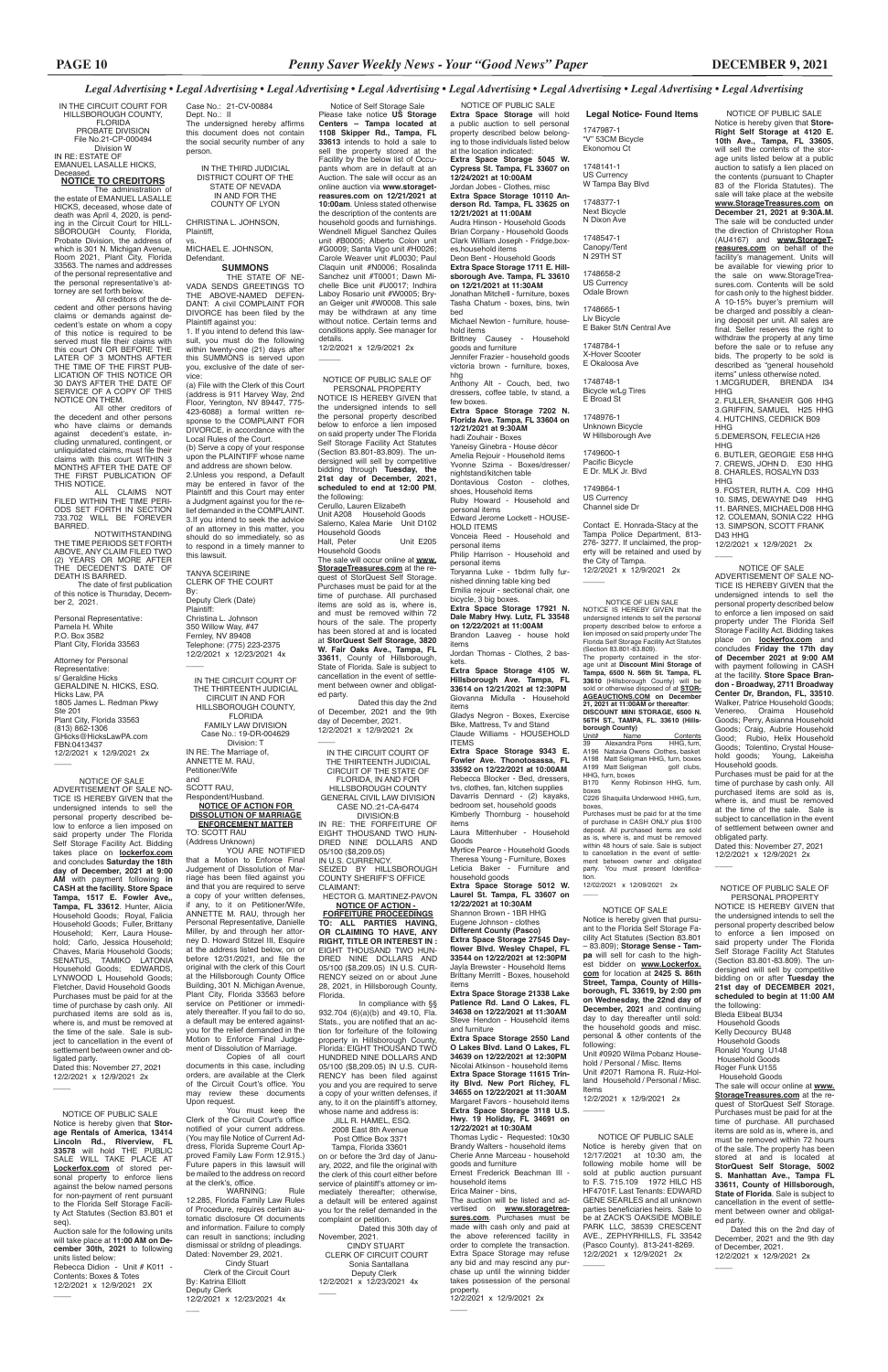IN THE CIRCUIT COURT OF THE THIRTEENTH JUDICIAL CIRCUIT OF THE STATE OF FLORIDA, IN AND FOR HILLSBOROUGH COUNTY GENERAL CIVIL LAW DIVISION CASE NO.:21-CA-7068 DIVISION:D IN RE: THE FORFEITURE OF

THREE THOUSAND SIX HUN-DRED EIGHTY-SIX DOLLARS AND 00/100 (\$3,686.00) U.S. CURRENCY. SEIZED BY HILLSBOROUGH COUNTY SHERIFF'S OFFICE **CLAIMANT:**

### **CHRISTIAN PEREZ SEDA**

#### **NOTICE OF ACTION - FORFEITURE PROCEEDINGS TO: CHRISTIAN PEREZ SEDA 4911 N. Habana Avenue Tampa, Florida 33614**

and all persons who claim an interest in: THREE THOUSAND SIX HUNDRED EIGHTY-SIX DOL-LARS AND 00/100 (\$3,686.00) U.S. CURRENCY seized on July 24, 2021, in Hillsborough County, Florida.

 $\overline{\phantom{a}}$ IN THE CIRCUIT COURT OF THE THIRTEENTH JUDICIAL

In compliance with §§ 932.704 (6)(a)(b) and 49.10, Fla. Stats., you are notified that an action for forfeiture of the following property in Tampa, Florida: THREE THOUSAND SIX HUN-DRED EIGHTY-SIX DOLLARS AND 00/100 (\$3,686.00) U.S. CURRENCY has been filed against you and you are required to serve a copy of your written defenses, if any, to it on the plaintiff's attorney, whose name and address is:

 JILL R. HAMEL, ESQ. 2008 East 8th Avenue Post Office Box 3371

The action is asking the court to decide how the fol-

 Tampa, Florida 33601 on or before the 7th day of December, 2021, and file the original with the clerk of this court either before service of plaintiff's attorney or immediately thereafter; otherwise, a default will be entered against you for the relief demanded in the complaint or petition.

You must keep the<br>Clerk of the Circuit Court's office notified of your current address. (You may file Notice of Current Address, Florida Supreme Court Approved Family Law Form 12.915.) Future papers in this lawsuit will be mailed to the address on record at the clerk's office.

WARNING: Rule 12.285, Florida Family Law Rules of Procedure, requires certain automatic disclosure of documents and information. Failure to comply can result in sanctions, including dismissal or striking of pleadings. Dated November 19, 2021. CINDY STUART CLERK OF CIRCUIT COURT By: Sarah Melzer Deputy Clerk 11/25/2021 x 12/16/2021 4x  $\overline{\phantom{a}}$ 

Dated this 10th day of November, 2021. CINDY STUART CLERK OF CIRCUIT COURT JEFFREY DUCK Deputy Clerk 11/18/2021 x 12/9/2021 4x

CIRCUIT IN AND FOR HILLSBOROUGH COUNTY, FLORIDA Case No.: 21-DR-15851 Division: A-P

DEMOY POWELL, Petitioner and

JASMINE MALONE, Respondent

#### **AMENDED NOTICE OF ACTION FOR DISSOLUTION OF MARRIAGE**

(NO CHILD OR FINANCIAL SUPPORT) TO:JASMINE MALONE

 Address Unknown YOU ARE NOTIFIED that an action for Dissolution of Marriage has been filed against you and that you are required to serve a copy of your written defenses, if any, to it on DEMOY POWELL, whose address is 8306 N. 39th St., Tampa, FL 33604, on or before December 22, 2021, and file the original with the Clerk of this Court at 800 E. Twiggs St., Suite 101, Tampa, FL 33602, before service on Petitioner or immediately thereafter. If you fail to do so, a default may be entered against you for the relief demanded in the petition.

You must keep the Clerk of the Circuit Court's office notified of your current address. (You may file Notice of Current Address, Florida Supreme Court Ap-proved Family Law Form 12.915.) Future papers in this lawsuit will be mailed to the address on record at the clerk's office.<br>WARNING:

> lowing real or personal property should be divided: None. Copies of all court doc-

uments in this case, including orders, are available at the Clerk of the Circuit Court's office. You may review these documents upon request.

NOTICE IS HEREBY GIVEN that the undersigned intends to sell the personal property described below to enforce a lien imposed on said property under The Florida Self Storage Facility Act Statutes (Section 83.801- 83.809). The undersigned will sell at public sale by competitive bidding on Tuesday, **DECEMBER 21, 2021 at 12:00pm with StorageTreasures.com**, said property has been stored and which are located at **STORQUEST on 6207 W. Hillsborough Ave., Tampa, FL 33634**, County of Hillsborough, State of Florida, the following:<br>Name:

Name: Unit #: Contents: Lindsey Dolbier CC18 HHG Areta Townsend B20 HHG Purchases must be paid for at the time of purchase in cash or credit card only. All purchased items are sold as is, where is, and must be removed at the time of the sale. Sale is subject to cancellation in the event of settlement between owner and obligated party.

ber, 2021 12/2/2021 x 12/9/2021 2x

 $\overline{\phantom{a}}$ 

 NOTICE OF PUBLIC SALE Public Auction at **WESLEY CHAP-EL SELF STORAGE located at 26504 Wesley Chapel Blvd., Wesley Chapel, FL** hereby gives notice of public sale to the highest bidder for cash only on **DECEM-BER 21, 2021, at 10:00 a.m.** in accordance with Florida Self Storage Facility Act Statutes (section 83.801-83.809). Seller reserves the right to withdraw property from sale at any time. This property is being sold to satisfy a landlord lien. Property includes contents of the spaces of the following tenants.

File No.21-CP-004316 Division A IN RE: ESTATE OF ELIZABETH WARD, **Deceased** 

Unit 807 Mary Jane Foulks/Putman Household Goods Unit 801 Damia Alexis Gilbert Boxes for new apartment 2736 Frederick Lazo Household Goods, Couch, Dining Room Table, Bed, Dresser 12/2/2021 x 12/9/2021 2x

 $\overline{\phantom{a}}$ 

IN THE CIRCUIT COURT OF THE THIRTEENTH JUDICIAL CIRCUIT IN AND FOR HILLSBOROUGH COUNTY, FLORIDA Case No.: 21-DR-016281 Division: J-P PHILLIP NEAL REINERSMAN, Petitioner

and

#### LEI WANG,

Respondent **NOTICE OF ACTION FOR**

#### **DISSOLUTION OF MARRIAGE** (NO CHILD OR FINANCIAL SUPPORT)

TO:LEI WANG

 8731 N. Pawnee Ave., Tampa, FL 33617

YOU ARE NOTIFIED

that an action for Dissolution of Marriage has been filed against you and that you are required to serve a copy of your written defenses, if any, to it on PHILLIP NEAL REINERSMAN, whose address is 8731 N. Pawnee Ave., Tampa, FL 33617, on or before December 27, 2021, and file the original with the Clerk of this Court at 800 E. Twiggs St., Suite 101, Tampa, FL 33602, before service on Petitioner or immediately thereafter. If you fail to do so, a default may be entered against you for the relief demanded in the petition. The action is asking

Customer Name Contents Brittany Irene Bedna1r Hsld Gds/ Furn

Sade Perkins Hsld Gds, Furn/TV/ Stereo Equip

the court to decide how the following real or personal property should be divided: None.

Copies of all court documents in this case, including orders, are available at the Clerk of the Circuit Court's office. You may review these documents upon request.

Paris Manis - Household Goods/ Furniture Selina Brunty - Household Goods/

Diana Johnson Hsld Gds/Furn, Tools/Applnces<br>Troy Drewry Hsld Gds/Furn<br>Hsld Gds/Furn

Tanya Garcia<br>Anya Jenkins Hsld Gds/Furn Saphire Grijalva Hsld Gds/Furn

WARNING: Rule 12.285, Florida Family Law Rules of Procedure, requires certain automatic disclosure of documents and information. Failure to comply can result in sanctions, including dismissal or striking of pleadings. Dated November 22, 2021. CINDY STUART

> Stereo Equip Chidi Ahanotu Hsld Gds/Furn, TV/ Stereo Equip **LIFE STORAGE #1005, 607 E.**

 CLERK OF CIRCUIT COURT By: Paula Alves Deputy Clerk 11/25/2021 x 12/16/2021 4x

 $\overline{\phantom{a}}$ 

#### NOTICE OF SALE

Furn, TV/Stereo Equip Anthony Debose Hsld Gds/Furn David Hill Hsld Gds/Furn Tanneberger Hsld Gds/Furn **LIFE STORAGE #1016, 2107 E. COLLEGE AVE., RUSKIN, FL 33570 @ 10:00 A.M. ON MON-DAY, DECEMBER 27, 2021 (813) 535-7680**  Customer Name Contents<br>Joan E. Sumner (Barnhart) HHG, TV Stephanie Gonzalez HHG **LIFE STORAGE #1022, 5120 SR 674, WIMAUMA, FL 33598 @ 10:00 A.M. ON MONDAY, DECEMBER 27, 2021 (813) 634-4851**  <u>Customer Name Contents </u><br>Danielle Reynolds Hsld Gds/Furn/ TV/Stereo Equip Willie Brundidge Hsld Gds/Furn, TV/Stereo Equip, Tools/Applnces Kandis Marie Borton Hsld Gds/ Furn, Clothes **(FORMERLY KNOWN AS EXTRA SPACE STORAGE), LIFE STOR-AGE #1052, 808 NORTH ROME AVE., TAMPA, FL 33606 @ 10:00 A.M. ON MONDAY, DECEMBER 27, 2021 (813) 459-0032**  Customer Name Contents Greg Di Lillo Sectional couch, En-

**2021 @ 10:00 A.M. LIFE STORAGE #071, 3000 W. CO-LUMBUS DR.,TAMPA, FL 33607 @ 10:00 A.M. ON MONDAY, DE-CEMBER 27, 2021 (813) 874-2718**  Customer Name Contents<br>Ashley Hardt Hsld Gds/Furn Ashley Hardt

Dated this 2nd day of December 2021 and the 9th day of

 NOTICE OF SALE ADVERTISEMENT OF SALE NO-TICE IS HEREBY GIVEN that the undersigned intends to sell the personal property described below to enforce a lien imposed on said property under The Florida Self Storage Facility Act. Bidding takes place on **lockerfox.com** and concludes **Saturday the 18th day of December 2021 at 9:00 AM** with payment following in CASH at the facility. **Store Space Temple Terrace, 12225 North 56th St A, Temple Terrace, FL,** 

**612-9280** Customer Name Contents Lisa Pitts Brooks Hsld gds/Furn/ TV/Stereo<br>Lyric Vickers

Lyric Vickers Hsld gds/Furn<br>Angela tolbert Hsld gds/Furn Angela tolbert Hsld gds/Furn Lisa Ford Hsld gds/Furn/Office

Furniture<br>Bessie Jackson Hsld Gds/Furn Thang Cai Hsld Gds/Furn/TV/ Stereo Equipp/Tools/Office Furn/ Mach/Equip<br>Felicia Walters

> **33617** The following: <u>Name: Contents:</u><br>Lawson, Lakisha N. Household Lawson, Lakisha N. Items, Boxes, totes<br>Marrero, Janet Washer, Drver Marrero, Janet Washer, D<br>Batista, Alejandro Boxes Batista, Alejandro Purchases must be paid for at the time of purchase by cash only. All purchased items are sold as is, where is, and must be removed at the time of the sale. Sale is subject to cancellation in the event of settlement between owner and obligated party. Dated this: November 30, 2021. 12/2/2021 x 12/9/2021 2x

Felicia Walters Hsld Gds/ Furn<br>Dominic Turner Hsld Gds/ Furn nominic Turner<br>Dominic Turner Hsld Gds/Furn<br>Aisha Woodard Hsld Gds/Furn Aisha Woodard Hsld Gds/Furn<br>Linda Falv Hsld Gds/Furn Hsld Gds/Furn Stanley Benjamin Clthes and shoes<br>Brittany Lee Hsld Gds/Furn **Brittany Lee Hsld Gds/Furn<br>Mike Ferguson Hsld Gds/Furn** Hsld Gds/Furn Reginald Jonees Hsld Gds/Furn/

Antonio Stone Hsld Gds/Furn/TV/ Stereo Equipp/Office Furn/Mach/ Equip<br>Sabina Nobles

Sabina Nobles Hsld Gds/Furn<br>Carl Cosio Hsld Gds/Furn Hsld Gds/Furn Patricia Fenlon Hsld Gds/Furn/TV/ Stereo Equipp/ Tools/Landscaping/ Construction Equipment/Bike Francine Bardwell Hsld Gds/Furn **LIFE STORAGE #637, 1011 E. MARTIN LUTHER KING JR. BLVD.,TAMPA, FL 33603 @ 10:00 A.M. ON MONDAY, DECEMBER**  <u>27, 2021 (813) 448-7039</u><br><u>Customer Name Contents</u> Stephanie McDowell Hsld Gds/ Furn<br>Steven Smith

Hsld Gds/Furn Veronica Chaney Hsld Gds/Furn **Ashley Waters** Whitney Newsome Clothes Quanethia Edwards Hsld Gds/ Furn<br>Sadeisa Toler

IN THE CIRCUIT COURT FOR HILLSBOROUGH COUNTY, FLORIDA PROBATE DIVISION

Hsld Gds/Furn<br>Hsld Gds/Furn Cortney Johnson Ledora East Hsld Gds/Furn, Box-

es<br>Clayton Evans Hsld Gds/Furn<br>Hsld Gds/Furn Kenneth Hidgon Hsld Gds/Furn<br>Keno Smiley Hsld Gds Keno Smiley

**NOTICE TO CREDITORS** The administration of the estate of ELIZABETH WARD, deceased, whose date of death was November 1, 2021, is pending in the Circuit Court for HILL-SBOROUGH County, Florida, Probate Division, the address of which is Post Office Box 3360, Tampa, Florida 33601. The names and addresses of the personal representative and the personal representative's attorney are set

TV, HHG<br>Terri Gaffney Boxes of files Terri Gaffey Boxes, paperwork-Maria Reyes Personal items Gracie Hood HHG, Children's Clothes, Applnces Benia Darius Kitchen and bedrm

forth below.

All creditors of the de-

Kella McCaskill Furniture<br>Vanessa Fernandez HHG Vanessa Fernandez Silindile Rampa Luhembwe Furn, Boxes, TV's Grady Brewster Furniture

> cedent and other persons having claims or demands against decedent's estate on whom a copy of this notice is required to be served must file their claims with this court WITHIN THE LATER OF 3 MONTHS AFTER THE TIME OF THE FIRST PUBLICATION OF THIS NOTICE OR 30 DAYS AFTER THE DATE OF SERVICE OF A COPY OF THIS NOTICE ON

Debbie Lynn Seelye Furn<br>Alicia Martinez Hsld Items Alicia Martinez Hsld Items<br><u>LIFE STORAGE #1053, 5400 S.</u> **WESTSHORE BLVD., TAMPA, FL 33611 @ 10:00 A.M. ON MON-DAY, DECEMBER 27, 2021 (813) 413-7553** 

THEM.

All other creditors of the decedent and other persons having claims or demands against decedent's estate must file their claims with this court WITHIN 3 MONTHS AFTER THE DATE OF THE FIRST PUBLICATION OF THIS NOTICE. ALL CLAIMS NOT<br>-FILED WITHIN THE TIME PERI ODS SET FORTH IN SECTION 733.702 OF THE FLORIDA PRO-BATE CODE WILL BE FOREVER

Customer Name Contents<br>Zephran Vereen Hld Gds/Furn **Zephran Vereen Hild Gds/Furn**<br>Conrad Andrews Hild Gds/Furn Conrad Andrews Hld Gds/Furn<br>Josie Bundy HLD GDS/FURN Josie Bundy HLD GDS/FURN Ashley Slaughter Hld Gds/Furn Denzel Draper Hld Gds/Furn Adrian Hall HLD GDS/FURN Jacqueline Burton Hld Gds/Furn Raymond Gilmore Hld Gds/Furn Joanna Shutt HLD GDS/FURN Felicity Metzler Hld Gds/Furn Aretina Cash HLD GDS/FURN<br>Paul Taylor HLD GDS/FURN HLD GDS/FURN **LIFE STORAGE #7115, 5628 GUNN HWY., TAMPA, FL 33624 @ 10:00 A.M. ON MONDAY, DE-CEMBER 27, 2021 (813) 514-2607**  Customer Name Contents Franchon Johnson Hsld Gds/Furn Gustavo Menchaca Hsld Gds/ Furn

Customer Name Contents<br>Anthony Mark Andreas HLDS Anthony Mark Andreas HLDS BARRED.

NOTWITHSTANDING THE TIME PERIODS SET FORTH ABOVE, ANY CLAIM FILED TWO (2) YEARS OR MORE AFTER THE DECEDENT'S DATE OF

DEATH IS BARRED.

The date of first publication of this notice December 2, 2021.

Personal Representative: DALE BREWSTER 948B Cypress Village Boulevard Sun City Center, Florida 33573

Attorney for Personal Representative: DALE BREWSTER, ESQUIRE

Florida Bar Number: 0082211 948B Cypress Village Boulevard Sun City Center, Florida 33573 Telephone: (813) 633-8772 Fax:(813) 642-0300 E-Mail: dbrewster7@verizon.net

**ATTORNEY** 

Customer Name<br>Crystal Castle Hsld Gds/Furn Hsld Gds/Furn Kareen Bennett Hsld Gds/Furn, Boxes, Totes, Tls/Applnces, TV/ Stereo Equip Nancy Gonzalez Hsld Gds/Furn

**LIFE STORAGE #8307, 27050 STATE ROAD 56, WESLEY CHAPEL, FL 33544 @ 10:00 A.M. ON MONDAY, DECEMBER 27, 2021 (813) 994-9239**  Customer Name Contents<br>Gabriel Suarez Hsld Gds/Furn Gabriel Suarez<br>Gail Thibeault Gail Thibeault Hsld Gds/Furn<br>Jyssica Valdes Hsld Gds/Furn Hsld Gds/Furn

Secondary E-Mail:

 $\overline{\phantom{a}}$ 

dalebrewsterlaw@gmail.com 12/2/2021 x 12/9/2021 2x

Marquale Watson Hsld Gds/Furn **LIFE STORAGE #8332, 102 N. 20TH ST., TAMPA, FL 33605 @ 10:00 A.M. ON MONDAY, DE-CEMBER 27, 2021 (813) 440-8203**  Customer Name Contents Antoinette Martin Other: Plastic tubes Christopher Cunningham Hsld Gds/Furn, TV/Stereo Equip<br>Aron Shaw Hsld Gd Aron Shaw Hsld Gds/Furn<br>Jonny Lewis Hsld Gds/Furn Hsld Gds/Furn

**LIFE STORAGE #643, 21370 WALMART WAY, LUTZ, FL 33548 @ 10:00 A.M. ON MON-DAY, DECEMBER 27, 2021 (813) 345-2643**

Jaclyn Soggs Hsld Gds.Furn, TV/ Stereo Equip Paula Fernandez Lynch Hsld Gds/

Furn **LIFE STORAGE #649, 20315 TROUT CREEK DR.,TAMPA, FL 33647 @ 10:00 A.M. ON MON-DAY, DECEMBER 27, 2021 (813) 330-3189**

Carlos McCain Hsld Gds, Furn, Tools/Applnces

Douglas Griffith Hsld Gds/Furn **LIFE STORAGE #678, 815 E. FLETCHER AVE.,TAMPA, FL 33612 @ 10:00 A.M. ON MON-DAY, DECEMBER 27, 2021 (813) 971-0427**

Richard Clamon Jr. - Household

Goods/Furniture Gregorie Pierre - Household Goods/ Furniture; TV/Stereo Equipment; Tool/Appliances; Office Furniture/ Machines/Equipment; Others:

Clothes and Shoes Sharron Randall - Household Goods/Furniture Tationia Ra - Household Goods/

Furniture; TV/Stereo Equipment Cyra Chitwood - Household Goods/ Furniture

Pia Jenkins - Household Goods/ Furniture

Furniture Dallas Davis - Household Goods/

Furniture; Tool/Appliances Arielle Buchanan – Other: Clothes Eran Baze - Household Goods/

Furniture Ella Peterkins - Household Goods/

Furniture Victoria Mann - Household Goods/

Furniture Fredrick Elia - Household Goods/ Furniture; Other: Clothes and Shoes

Ralph Mckinnon - Household Goods/Furniture Natasha Thompson - Household

Goods/Furniture **LIFE STORAGE #679, 1792 W. HILLSBOROUGH AVE.,TAMPA,** 

**FL 33603 @ 10:00 A.M. ON MON-DAY, DECEMBER 27, 2021 (813) 879-7318**

<u>Customer Name Contents</u><br>Alex Lewis Other; Personal

**LIFE STORAGE #888, 1705 W. KENNEDY BLVD., TAMPA, FL 33606 @ 10:00 A.M. ON MON-DAY, DECEMBER 27, 2021 (813)** 

**459-0032** <u>Customer Name Contents </u><br>Jesus Wilson Hsld Gds/Furn, Boxes Chidi Ahanotu Hsld Gds/Furn, TV/

**BLOOMINGDALE AVE., BRAN-DON, FL 33511 @ 10:00 A.M. ON MONDAY, DECEMBER 27, 2021 (813) 661-22440** 

Customer Name Contents Candida Girouard Hsld Gds/Furn Andrea McMillon Hsld Gds/Furn Jalon Bond Hsld Gds/Furn Barbette Washington Hsld Gds/

 Furn, Off Furn/Mach/Equip, Boxes, Kids items Taylor Circello Hsld Gds/Furn Clairmesha Peterson Hsld Gds/

terment systm, bed frame *(Continued on next column)*

#### NOTICE OF SALE

In accordance with the provisions of State Law, there being due and unpaid charges for which the undersigned is entitled to satisfy an owner and/or manager's lien of the goods hereinafter described and stored at **LIFESTORAGE** located at each specified location in Hillsborough County; And, due notice having been given, to the owner of said property and all parties known to claim an interest therein, and the time specified in such notice for payment of such having expired, the goods will be sold to the highest bidder or otherwise disposed of at a public auction to be held online at **www. StorageTreasures.com** which will end on **MONDAY, DECEMBER 27,** 

Alayn Leon-Pons Hsld Gds/Furn, Boxes

Veronica Jones Hsld Gds/Furn Leslie Bury Hsld Gds/Furn, Off Furn/Mach/Equip, Acctng rcrds/

 Sales Samples Todd Stewart Hsld Gds, Furn, Tools/Applces, Clothes double stack

Hector Diaz Hsld Gds/Furn, TV/ Stereo Equip

LorieDawn Smith Hsld Gds/Furn, Off Furn/Equip, TV/Stereo Equip, Tools/Applnces, Clothes, Boxes Carlos Oquendo-Colon Hsld Gds/ Furn

Sarah Hamilton Hsld Gds/Furn Beargershore Allen Hsld Gds/Furn Harriett Duboise Hsld Gds/Furn Christopher Johnson Hsld Gds/ Furn

Caridad Alfonso-Rodriguez Hsld Gds/Furn

Brandon Hillman Hsld Gds/Furn, Clothes

Cedric Robinson Clothes, Shoes<br>Nicole Ncnab Vehicle Nicole Ncnab<br>Justin Shoes Hsld Gds/Furn

**LIFESTORAGE#088, 7550 W. WATERS AVE., TAMPA, FL 33615 @ 10:00 A.M. ON MONDAY, DE-CEMBER 27, 2021 (813) 885-6515** Customer Name Contents<br>
Yariel Velazquez Hsld Gds/Furn Yariel Velazquez<br>Judith Garcia Judith Garcia Hsld Gds/Furn Hsld Gds/Furn<br>Hsld Gds/Furn Angel Vasquez<br>Scott Wallen Scott Wallen Hsld Gds/Furn<br>Tina Clark Hsld Gds/Furn, TV/ Hsld Gds/Furn, TV/ Stereo Equip<br>Brenda Epkins Hsld Gds/Furn Jessiebell Tomasi Hsld Gds/Furn Amanda Robinson Hsld Gds/Furn David Hernandez Hsld Gds/Furn<br>Christina Collins Hsld Gds/Furn Christina Collins **LIFE STORAGE #162, 6010 E. HILLSBOROUGH AVE.,TAMPA, FL 33610 @ 10:00 A.M. ON MON-DAY, DECEMBER 27, 2021 (813)** 

boxes

Natalie Hampton Hsld Gds/Furn Mary Lou Jackson Hsld Gds/ Furn Sharhonda Sanders Hsld Gds/Furn Yolanda D Fredricks Hsld Gds/ Furn/TV/Stereo Equipp/Tools/Office Furn/Mach/Equip

*(Continued on next column)*

Jacob Williams Washer, Dryer, Freezer, Clothes Bader Bu Shebah Furn, Boxes,

Eric Anthony Clothes, HHG, Boxes

Kristin Elaine Valle House hold

items Alzahmi Omar Queen bed and mattress, boxes, Misc. Kitchen

items, tools Veronica Jones Mattresses, Box springs, totes

Debbie Lynch Seelye King bed, 2 night stands, TV, Commode, Chaste lounge, dining room table that breaks down, 10 chairs, china cabinet that

Kathleen Chester Hsld Gds/Furn,

 TV/Stereo Equip Anita B. Hurtado Oquendo Hsld Gds/Furn **LIFESTORAGE#7213, 12151 W.** 

**HILLSBOROUGH AVE., TAMPA, FL 33635 @10:00 A.M. ON MON-DAY, DECEMBER 27, 2021 (813)** 

**345-2596** 

GDS/FURN

Adrienne D Stukes HLDS GDS/

FURN

Channell Trumane Gray HLDS

GDS/FURN

Carol Milhorn Duncan HLDS GDS/ OFF. FURN/MACH EQUIP Latia Jones HLDS GDS/ Boxes **LIFESTORAGE#8279, 2119 W. HILLSBOROUGH AVE., TAMPA, FL 33603 @10:00 A.M. ON MON-DAY, DECEMBER 27, 2021 (813)** 

Customer Name Contents<br>Samantha Baptiste Hsld Gds/

**345-2596** 

Furn, Other; boxes, tubes, bed-

ding

Samantha Baptiste

Maria Mannone Hsld Gds/Furn, TV/Stereo Equip, Clothes Luis Rodriguez Hsld Gds/Furn Roderick Johnson Hsld Gds/ Furn, Tools/Applnces Katiuska Valdes Perez Hsld Gds/

Furn, TV/Stereo Equip Charles Wright Hsld Gds/Furn Tiffany Burt Hsld Gds/FUrn, TV/ Stereo Equip, Tools/Applnces,

Other; Clothes, Books Victor Billingslea TV/Stereo Equip Thomas Christian Hsld Gds/Furn John Kashem Tools/Applnces **LIFE STORAGE #8301, 30236 STATE ROAD 54, WESLEY CHAPEL, FL 33543 @ 10:00 A.M.** 

**ON MONDAY, DECEMBER 27, 2021 (813) 973-0004** 

*(Continued on next column)*

Faldora Faldor Hsld Gds/Furn, TV/

Stereo Equip

Ryan McKay Hsld Gds/Furn, Oth-

ers: Hsld Items

Albert Perez Hsld Gds/Furn Daniel Kowal Other: King Bed,

Dining Set, 3 TV's

Andrea Johnson Other: Hsld

Items

 $\overline{\phantom{a}}$ 

12/2/2021 x 12/9/2021 2x

 NOTICE OF PUBLIC SALE: **SUNPOINT TOWING** gives Notice of Foreclosure of Lien and intent to sell these vehicles on JANU-ARY 6, 2022, 10:00 am at 2212 E. COLLEGE AVE., RUSKIN, FL 33570-5249 (Hillsborough County), pursuant to subsection 713.78 of the Florida Statutes. **SUN-POINT TOWING** reserves the right to accept or reject any and/ or all bids. 2011 DODGE VIN# 2B3CL3CG0BH508922 12/9/2021 1X

 $\overline{\phantom{a}}$ 

 $\overline{\phantom{a}}$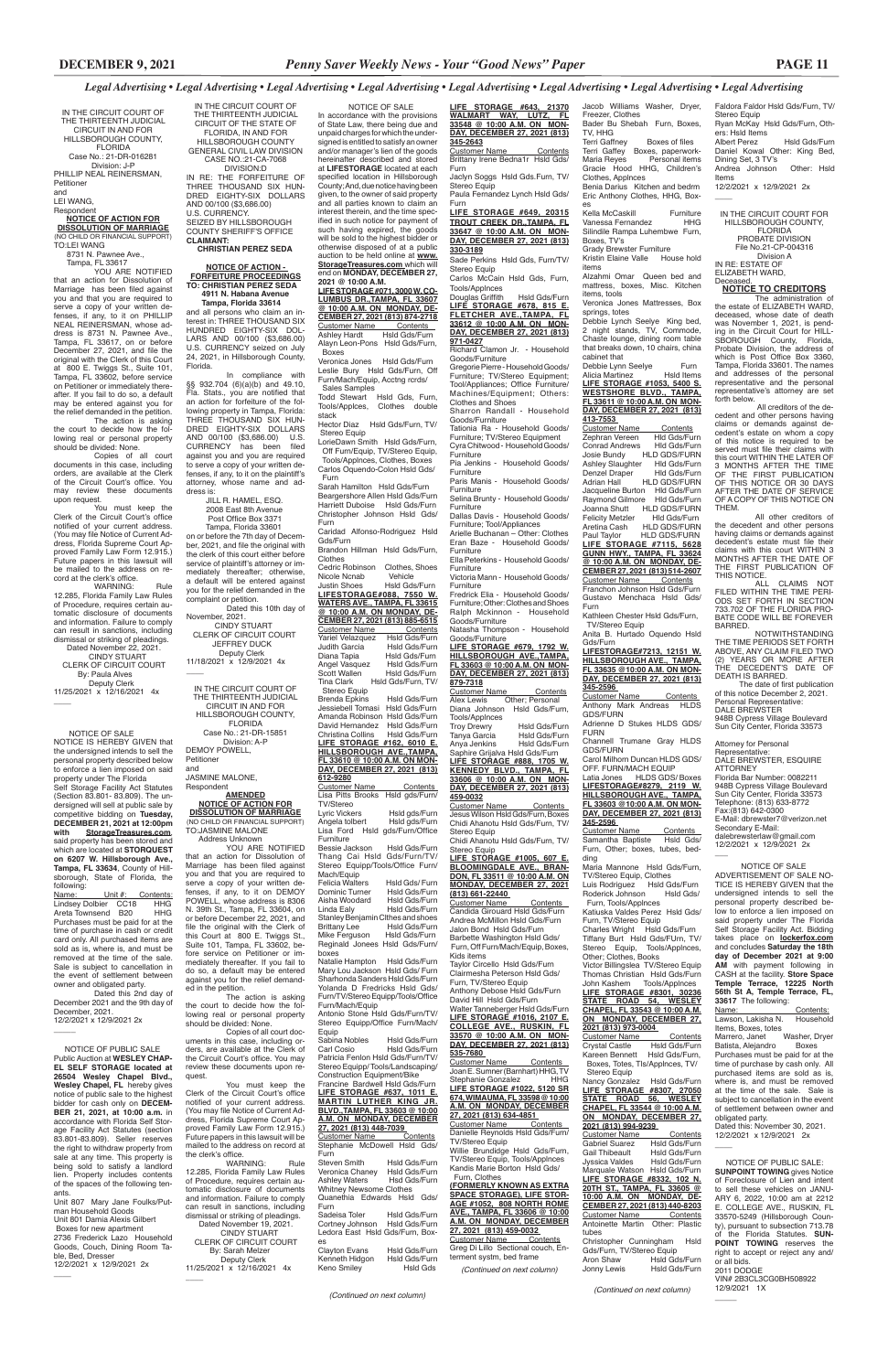#### *Legal Advertising • Legal Advertising • Legal Advertising • Legal Advertising • Legal Advertising • Legal Advertising • Legal Advertising • Legal Advertising*

Notice of Self Storage Sale Please take notice **US Storage Centers – Tampa located at 1108 Skipper Rd., Tampa, FL** 

**33613** intends to hold a sale to sell the property stored at the Facility by the below list of Occupants whom are in default at an Auction. The sale will occur as an online auction via **www.storagetreasures.com on 12/21/2021 at 10:00am**. Unless stated otherwise the description of the contents are household goods and furnishings. Wendnell Miguel Sanchez Quiles unit #B0005; Alberto Colon unit #G0009; Santa Vigo unit #H0026; Carole Weaver unit #L0030; Paul Claquin unit #N0006; Rosalinda Sanchez unit #T0001; Dawn Michelle Bice unit #U0017; Indhira Laboy Rosario unit #W0005; Bryan Geiger unit #W0008. This sale may be withdrawn at any time without notice. Certain terms and conditions apply. See manager for details. 12/2/2021 x 12/9/2021 2x

mediately thereafter. If you fail to do so, a default may be entered against you for the relief demanded in the petition.

fore service on Petitioner or im-

The action is asking the court to decide how the following real or personal property should be divided: None. Copies of all court

documents in this case, including orders, are available at the Clerk of the Circuit Court's office. You may review these documents upon request.

You must keep the Clerk of the Circuit Court's office notified of your current address. (You may file Notice of Current Address, Florida Supreme Court Approved Family Law Form 12.915.) Future papers in this lawsuit will be mailed to the address on record at the clerk's office.

WARNING: Rule 12.285, Florida Family Law Rules of Procedure, requires certain automatic disclosure of documents and information. Failure to comply can result in sanctions, including dismissal or striking of pleadings. Dated November 15, 2021 CINDY STUART CLERK OF CIRCUIT COURT By:Marquita Jones Deputy Clerk 11/25/2021 x 12/16/2021 4x  $\overline{\phantom{a}}$ 

 NOTICE OF PUBLIC SALE: **ADAMS TOWING & JUNK** gives notice that on 12/23/2021 at 08:00 AM the following vehicles(s) may be sold by public sale at 10025 US-301, TAMPA, FL 33637 (Hillsborough County) to satisfy the lien for the amount owed on each vehicle for any recovery, towing, or storage services charges and administrative fees allowed pursuant to Florida statute 713.78. VIN#5FNRL3H65AB003634 2010 HOND 12/9/2021 1X  $\overline{\phantom{a}}$ 

 $\overline{\phantom{a}}$ 

 $\overline{\phantom{a}}$  NOTICE OF PUBLIC SALE Notice is hereby given that the following described vehicles will be sold for towing and storage pursuant to F.S.#713.78. Sale will be held at **STAR AUTO COLLISION CENTER, 6705 N. 24th St., Tampa, FL 33610** (Hillsborough County) Dates time of sale as listed below. **STAR AUTO COLLISION CENTER** reserves the right to bid. **SALE DATE: JANUARY 2, 2022 AT 10:00 A.M.** 2010 CHEVY VIN#1G1ZC5EB3AF242908 1979 MERCADEZ VIN#10702412011155 **SALE DATE: JANUARY 3, 2022 AT 10:00 A.M.**

12/9/2021 1X  $\overline{\phantom{a}}$ 

12/9/2021 1X \_\_\_\_

Notice of Sale PURSUANT TO CH 713.78 OF THE FLORIDA STATUTES, BELOW SAID VEHICLES TO BE SOLD TO SATISFY TOWING AND STORAGE: **SALE TO BE HELD AT: Riteway Towing, 5706 E Broadway Ave., Tampa, FL 33619 (Hillsborough County) SALE DATE: 12/21/2021 At 9 am.**<br>
Year Make VIN Year Make<br>2003 Ford 2003 Ford 1FAFP44443F340530 2006 Mazda JM1BK32F061522068<br>2013 Nissan 1N4AL3AP0DC276794 2013 Nissan 1N4AL3AP0DC276794 RITEWAY TOWING RESERVES THE RIGHT TO ACCEPT OR REJECT ANY AND ALL BIDS. RITEWAY TOWING RESERVES THE RIGHT TO BID. BIDDING BEGINS AT THE AMOUNT OWED. ALL VEHICLES ARE SOLD AS IS. SELLER GUARANTEES NO TITLE. 12/9/2021 1X

 $\overline{\phantom{a}}$ 

| IN THE CIRCUIT COURT OF<br>THE THIRTEENTH JUDICIAL<br>CIRCUIT IN AND FOR<br>HILLSBOROUGH COUNTY,<br><b>FLORIDA</b> | <b>WARD'S TOWING</b><br>7010 Hwy 19 · New Port Richey, FL 34652<br>727-849-0050 · (Fax) 727-842-5242<br>9AM Auction @ 7010 Hwy 19 New Port Richey, FL 34652<br><b>PASCO COUNTY EDITION ONLY</b> | Notice of Sale<br>PURSUANT TO CH 713.78 OF THE FLORIDA STATUTES, BELOW<br>SAID VEHICLES TO BE SOLD TO SATISFY TOWING AND STORAGE:<br>SALE TO BE HELD AT: Professional Towing, 3304 E 7th Ave., Tampa,<br>FL 33605 (Hillsborough County) | NOTICE OF PUBLIC SALE:<br><b>TARGET R/T</b> gives Notice of Fore-<br>closure of Lien and intent to sell<br>these vehicles at 3745 N. FLOR-<br>IDA AVE., TAMPA, FL 33603 |
|--------------------------------------------------------------------------------------------------------------------|-------------------------------------------------------------------------------------------------------------------------------------------------------------------------------------------------|-----------------------------------------------------------------------------------------------------------------------------------------------------------------------------------------------------------------------------------------|-------------------------------------------------------------------------------------------------------------------------------------------------------------------------|
| Case No.: 21-016108<br>Division: F-P                                                                               | <b>AUCTION DATE</b><br>YEAR<br>MAKE<br>VIN#<br><b>LEXUS</b><br>1999<br>JT8BH68X4X0014823<br>12/31/2021<br>12/9/2021 1X                                                                          | SALE DATE: 12/21/2021 At 9 am.<br>Make<br>VIN<br>Year                                                                                                                                                                                   | (Hillsborough County), pursuant<br>to subsection 713.78 of the Florida                                                                                                  |
| KIM HONG THI NGUYEN,<br>Petitioner                                                                                 |                                                                                                                                                                                                 | 2004<br>Suzuki<br>JS1GN7CA342103821<br>2004<br>Toyota<br>1NXBR32E54Z310423                                                                                                                                                              | Statutes. TARGET R/T reserves<br>the right to accept or reject any                                                                                                      |
| and<br>HIEN NGOC NGUYEN,                                                                                           | Pasco Towing, Inc.<br>6012 Pine Hill Rd. . Port Richey, FL 34668                                                                                                                                | 2006<br>JM1BK323561508835<br>Mazda<br>2007<br>Honda<br>1HGFA16567L005312                                                                                                                                                                | and/or all bids.<br>SALE DATE: JANUARY 3, 2022                                                                                                                          |
| Respondent<br><b>NOTICE OF ACTION FOR</b>                                                                          | 727-849-1651 · Fax 727-849-5281<br>Must be included in Pasco County . 9 AM AUCTION                                                                                                              | 1995<br>Coach<br>3FCMF53G7RJB12148<br>2001<br>Chevrolet 1GCEK19VX1E228743                                                                                                                                                               | AT 8:00 A.M.<br>2015 FORD FUSION                                                                                                                                        |
| <b>DISSOLUTION OF MARRIAGE</b><br>(NO CHILD OR FINANCIAL SUPPORT)                                                  | <b>YEAR</b><br>MAKE<br>VIN#<br><b>AUCTION DATE</b><br>2008<br><b>HYUN</b><br>5NPEU46F38H3855548<br>12/24/2021                                                                                   | 1981<br>Ford<br>2FTEF25E0BCA71280<br>2000<br>Chevrolet 2G1FP22G7Y2119372                                                                                                                                                                | VIN#1FA6P0H7XF5123829<br>2014 HYUNDAI SONATA                                                                                                                            |
| TO:HIEN NGOC NGUYEN<br>11259 Running Pine Dr.                                                                      | <b>JEEP</b><br>2005<br>1J4GL48K55W541577<br>12/25/2021<br>2007<br><b>DODG</b><br>2B3KA43R47H820354<br>12/31/2021                                                                                | 1HGCG2251YA032041<br>2000<br>Honda<br>2000<br>Nissan<br>1N4DL01D5YC173653                                                                                                                                                               | VIN#5NPEB4ACXEH894342<br>2005 GMC T-SERIES;C-SERIES                                                                                                                     |
| Riverview, FL 33569<br>YOU ARE NOTIFIED that an                                                                    | 2004<br><b>TOYT</b><br>JTDDR32T340168382<br>12/31/2021<br>2008<br><b>CHEV</b><br>1G1ZH57B88F215289<br>12/31/2021                                                                                | 2002<br>Chevrolet 1G1JC524027313710<br>Chevrolet 1G1JC52F447269098<br>2004                                                                                                                                                              | VIN#1GDJ6C1C65F510799<br>SALE DATE: JANUARY 11, 2022                                                                                                                    |
| action for Dissolution of Marriage<br>has been filed against you and                                               | 2005<br><b>PONT</b><br>2G2WP522551277390<br>12/31/2021<br>1997<br><b>HOND</b><br>1HGCD5635VA156277<br>12/31/2021                                                                                | 2005<br>Toyota<br>4T1CE38P85U507421<br>2005<br>4T1BE32K95U973285<br>Toyota                                                                                                                                                              | AT 8:00 A.M.<br>2019 KIA SOUL                                                                                                                                           |
| that you are required to serve a<br>copy of your written defenses,                                                 | 1988<br><b>CHEV</b><br>1G1GZ11Z8JP116264<br>12/31/2021<br>2005<br><b>CHEV</b><br>2G1WH52K959101378<br>01/02/2022                                                                                | 2006<br>1FMYU96H36KD03775<br>Ford<br>2006<br>Honda<br>2HJYK16566H571689                                                                                                                                                                 | VIN#KNDJP3A52K7024175<br>12/9/2021 1X                                                                                                                                   |
| if any, to it on KIM HONG THI<br>NGUYEN, whose address is                                                          | 2006<br><b>TOYT</b><br>JTKDE167260121367<br>01/03/2022<br>12/9/2021 1X                                                                                                                          | 2006<br>Nissan<br>1N4AL11D76C140711<br>2007<br>1NXBR32E17Z888071<br>Toyota                                                                                                                                                              | NOTICE OF SALE                                                                                                                                                          |
| 10467 Gibsonton Dr., Riverview,<br>FL 33578, on or before Decem-                                                   |                                                                                                                                                                                                 | 2008<br>Toyota<br>4T1BB46K88U056822<br>2008<br>Volvo<br>YV1MH672182385681                                                                                                                                                               | Notice is hereby given that pur-<br>suant to the Florida Self Storage                                                                                                   |
| ber 20, 2021, and file the original<br>with the Clerk of this Court at 800                                         | A-1 Recoverv<br>6124 Siesta Lane · Port Richey, FL 34668                                                                                                                                        | 2009<br>3N1AB61E99L635314<br>Nissan<br>2010<br>Dodge<br>2B3CA3CV0AH113139                                                                                                                                                               | Facility Act Statutes (Section<br>83.801-83.809); Mini-Maxi Stor-                                                                                                       |
| E. Twiggs St., Suite 101, Tampa,<br>FL 33602, before service on Peti-                                              | 727-536-5600 (fax) 727-725-2589<br>9AM Auction @ 6124 Siesta Lane Port Richey, FL 34668                                                                                                         | 2010<br>Toyota<br>JTDBU4EE2AJ083743<br>2011<br>Chevrolet 2G1WB5EK6B1258759                                                                                                                                                              | age - Tampa will sell for cash to<br>the highest bidder on www.Lock-                                                                                                    |
| tioner or immediately thereafter. If<br>you fail to do so, a default may be<br>entered against you for the relief  | <b>MUST INCLUDE PASCO COUNTY</b><br><b>YEAR</b><br>MAKE<br>VIN#<br><b>AUCTION DATE</b>                                                                                                          | 2011<br>3D4PG1FG7BT513212<br>Dodge<br>2011<br>5XYZK3AB9BG082374<br>Hyundai                                                                                                                                                              | erfox.com for location at 8891<br>N. Florida Ave., Tampa, County                                                                                                        |
| demanded in the petition.<br>The action is asking                                                                  | 2005<br><b>HOND</b><br>SHSRD78895U329988<br>12/24/2021<br>2010<br>MAZD<br>12/25/2021<br>JM1BL1S58A1220951                                                                                       | 2013<br>19VDE1F58DE010311<br>Acura<br>2013<br>Chevrolet<br>1G11H5SA6DF303537                                                                                                                                                            | of Hillsborough, FL 33604, by<br>5:30pm on Monday, the 27th day                                                                                                         |
| the court to decide how the fol-<br>lowing real or personal property                                               | <b>ISU</b><br>1999<br>JACCN57X3X7990673<br>12/31/2021<br><b>DODGE</b><br>2007<br>1D8HB38PX7F531506<br>12/31/2021                                                                                | 2014<br>Chevrolet<br>2GNALBEK4E6203612<br>2014<br>Nissan<br>3N1AB7AP8EY305457                                                                                                                                                           | of December 2021 and continu-<br>ing day to day thereafter until sold:                                                                                                  |
| should be divided: None.<br>Copies of all court                                                                    | <b>CHEV</b><br>2002<br>1GNDS13S922424354<br>12/31/2021<br>1992<br><b>VOLV</b><br>YV1AS8808N1465803<br>12/31/2021                                                                                | 2014<br>Ram<br>3C6JR6DG0EG134022<br>2016<br>2T1BURHE3GC658025<br>Toyota                                                                                                                                                                 | the household goods and misc.<br>personal & other contents of the                                                                                                       |
| documents in this case, including<br>orders, are available at the Clerk                                            | 2004<br><b>CHRY</b><br>2C8GM68474R588633<br>12/31/2021<br><b>FORD</b><br>2010<br>1FAHP3FN9AW151426<br>12/31/2021                                                                                | 2017<br>Mitsubishi ML32A3HJ4HH016724<br>2006<br>Nissan<br>5N1BV28U26N123870                                                                                                                                                             | following:<br>Unit #A19<br><b>Matthew Vallefuoco</b>                                                                                                                    |
| of the Circuit Court's office. You<br>may review these documents                                                   | <b>CHEV</b><br>1999<br>1GNEK13R1XJ420362<br>12/31/2021<br><b>FORD</b><br>2018<br>3FA6P0LUXJR248896<br>01/02/2022                                                                                | 1FAHP35N59W111423<br>2009<br>Ford<br>PROFESSIONAL TOWING RESERVES THE RIGHT TO ACCEPT OR                                                                                                                                                | Table, Yard Tools, Keyboard, Mi-<br>crowave                                                                                                                             |
| upon request.<br>You must keep the                                                                                 | <b>BMW</b><br>2009<br>WBAPH73519A173845<br>01/03/2022<br><b>CHRY</b><br>2009<br>3A8FY48909T587743<br>01/03/2022                                                                                 | REJECT ANY AND ALL BIDS. PROFESSIONAL TOWING RESERVES<br>THE RIGHT TO BID. BIDDING BEGINS AT THE AMOUNT OWED. ALL                                                                                                                       | Unit # A31<br>Anderson Sledege<br>Box Spring, Bed Frame, TV, Misc                                                                                                       |
| Clerk of the Circuit Court's office<br>notified of your current address.                                           | 12/9/2021 1X                                                                                                                                                                                    | VEHICLES ARE SOLD AS IS. SELLER GUARANTEES NO TITLE.<br>12/9/2021 1X                                                                                                                                                                    | Totes<br>Unit # A34<br><b>Tabatha Shuburte</b>                                                                                                                          |
| (You may file Notice of Current Ad-<br>dress, Florida Supreme Court Ap-                                            | Notice of Sale<br>PURSUANT TO CH 713.78 OF THE FLORIDA STATUTES, BELOW                                                                                                                          |                                                                                                                                                                                                                                         | Misc Boxes, Fan, Misc Clothes,<br><b>Misc Totes</b>                                                                                                                     |
| proved Family Law Form 12.915.)<br>Future papers in this lawsuit will                                              | SAID VEHICLES TO BE SOLD TO SATISFY TOWING AND STORAGE:<br>SALE TO BE HELD AT: Larsen's Towing and Automotive, 4608 N.                                                                          | NOTICE OF PUBLIC SALE<br>NOTICE OF PUBLIC SALE<br>Notice is hereby given that on<br>Notice is hereby given that the                                                                                                                     | Dennis Paradissis<br>Unit # A38<br>Misc Totes, TV, Misc Boxes, Misc                                                                                                     |
| be mailed to the address on record<br>at the clerk's office.<br><b>WARNING:</b><br>Rule                            | Lois Ave., Tampa, FL 33614 (Hillsborough County)<br>SALE DATE: 12/21/2021 At 9 am.                                                                                                              | 1/7/2022 at 10:30 am, the fol-<br>following vehicles will be sold at<br>lowing mobile home will be sold<br>public auction pursuant to F.S.                                                                                              | Clothes<br>Unit # B04<br>Joyce M Lopez                                                                                                                                  |
| 12.285, Florida Family Law Rules<br>of Procedure, requires certain au-                                             | <b>VIN</b><br>Year<br>Make<br>2FAFP71W9XX167119<br>1999<br>Ford                                                                                                                                 | at public auction pursuant to F.S.<br>713.585 on the sale dates at the<br>715.109 1986 PARK HS SSMF-<br>locations below at 9:00 a.m. to<br>LA113502. Last Tenants: GARY                                                                 | Misc Boxes, Car Seat, Misc Totes,<br>China Cabinet                                                                                                                      |
| tomatic disclosure of documents<br>and information. Failure to comply                                              | 2003<br>19UUA56653A004827<br>Acura<br>LARSEN'S TOWING AND AUTOMOTIVE RESERVES THE RIGHT TO                                                                                                      | satisfy labor and storage charges.<br>LAWRENCE MARTIN AND JER-<br>1983 Cadillac<br>RI MARTIN AND JOHN DOE and                                                                                                                           | Unit # C01 Barbara Thompson<br>Rug, Vacuum Cleaner, Misc Box-<br>es, Misc Totes                                                                                         |
| can result in sanctions, including<br>dismissal or striking of pleadings.                                          | ACCEPT OR REJECT ANY AND ALL BIDS. LARSEN'S TOWING AND<br>AUTOMOTIVE RESERVES THE RIGHT TO BID. BIDDING BEGINS                                                                                  | 1G6AD4780D9146527<br>all unknown parties beneficiaries<br>Total Lien: \$2053.09<br>heirs. Sale to be at CASA VERDE                                                                                                                      | Unit # C09 Gene Reid Luggage,<br>Baby swing, Misc Totes, Sofa                                                                                                           |
| Dated November 17, 2021.<br><b>CINDY STUART</b>                                                                    | AT THE AMOUNT OWED. ALL VEHICLES ARE SOLD AS IS. SELLER<br><b>GUARANTEES NO TITLE.</b><br>12/9/2021 1X                                                                                          | Sale Date:12/27/2021<br>MHC LLC, 102 MAGNOLIA LANE,<br>Location: Doug's Auto Repair<br>TAMPA, FL 33610 (Hillsborough<br>4805 N Cortez Ave., Tampa, FL                                                                                   | Unit #D06<br>Leonard McMillan<br>Bicycle, Table Saw, Dog Crate,                                                                                                         |
| CLERK OF CIRCUIT COURT<br>By: Jalisa Wilkinson-Surcy                                                               |                                                                                                                                                                                                 | County). 813-241-8269.<br>33614 (Hillsborough County)<br>12/9/2021 x 12/16/2021 2x<br>813-877-8850                                                                                                                                      | <b>Misc Totes</b><br>Unit #E29<br>Robert Mccarney                                                                                                                       |
| Deputy Clerk<br>11/25/2021 x 12/16/2021 4x                                                                         | Notice of Public Sale<br>PURSUANT TO CH 713.78 OF THE FLORIDA STATUTES, BELOW                                                                                                                   | Pursuant to F.S. 713.585 the<br>cash amount per vehicle would                                                                                                                                                                           | Misc Totes, Christmas Tree, Chair<br>Belinda Gonzalez<br>Unit #E43                                                                                                      |
| IN THE CIRCUIT COURT OF                                                                                            | SAID VEHICLES TO BE SOLD TO SATISFY TOWING AND STORAGE<br>AT:                                                                                                                                   | NOTICE OF PUBLIC SALE<br>be sufficient to redeem that vehi-<br>Notice is hereby given that on<br>cle from the lienor. Any interested<br>1/7/2022 at 10:30 am, the fol-                                                                  | Fishing Poles, Misc Totes, TV,<br><b>Misc Clothes</b>                                                                                                                   |
| THE THIRTEENTH<br><b>JUDICIAL CIRCUIT</b>                                                                          | SALE TO BE HELD AT: Crockett's Towing (shop 3), 13601 US Hwy 41<br>Spring Hill, FL 34610 (Pasco County)                                                                                         | party has a right to a hearing prior<br>lowing mobile home will be sold<br>to the sale by filing a demand for<br>at public auction pursuant to F.S.                                                                                     | Unit #E52<br>Shanstinike Hansell<br>Misc Bags, Misc Totes                                                                                                               |
| IN AND FOR HILLSBOROUGH<br>COUNTY, FLORIDA                                                                         | SALE DATE: 12/23/2021 At 8 am.<br>Make<br><b>VIN</b><br>Year                                                                                                                                    | the hearing with the Clerk of the<br>715.109 1977 FAN TV L73564.<br>Circuit Court in Hillsborough and<br>Last Tenants: SUZANNE M KOL-                                                                                                   | Unit # F08 Jimmie Watson Chain<br>Saw, Misc Totes, Misc Boxes                                                                                                           |
| Case No.: 21-DR-14856<br>Division: J-P                                                                             | 1993<br>Chevrolet 1Y1SK5360PZ017303<br>1994<br>2HGEH2379RH523093<br>Honda                                                                                                                       | mailing copies of the same to all<br>LAR, JOHN BRIDGES, & EVAN-<br>owners and lienors. The owner/<br>GALA MAE BRIDGES and all un-                                                                                                       | <b>Howard Moore</b><br>Unit# G10<br>Misc Boxes, Misc Bags, Dresser,                                                                                                     |
| CHRISTOPHER W. KENNEY,<br>Petitioner                                                                               | 1998<br>JHLRD1862WC059099<br>Honda<br>1998<br>1HGEJ6578WL019884<br>Honda                                                                                                                        | lienholder has a right to recover<br>known parties beneficiaries heirs.<br>possession of the vehicle by post-<br>Sale to be at NHC-FL 109, LLC,                                                                                         | Vacuum Cleaner<br>Unit# H04 Dreamer V Miller Kitch-                                                                                                                     |
| and<br>RHENDA L. KENNEY,                                                                                           | 1998<br>2HGEJ6576WH568108<br>Honda<br>1999<br>Acura<br>JH4DB7656XS002873                                                                                                                        | ing bond pursuant to F.S. 559.917<br>9267 US HIGHWAY 98, DADE<br>and if sold any proceeds remain-<br>CITY, FL 33525 (Pasco County).                                                                                                     | en Table, Bike, Chairs, Cabinet<br><b>Christopher Hebert</b><br>Unit# J19                                                                                               |
| Respondent<br><b>NOTICE OF ACTION FOR</b>                                                                          | 1999<br>2HGEJ6443XH109823<br>Honda<br>2000<br>HMDE<br>SW84484PA                                                                                                                                 | ing from the sale will be deposited<br>813-241-8269.<br>with the Clerk of Circuit Court for<br>12/9/2021 x 12/16/2021 2x                                                                                                                | Rims, Window AC Unit, Fan, Bed,<br>Boxspring                                                                                                                            |
| <b>DISSOLUTION OF MARRIAGE</b><br>(NO CHILD OR FINANCIAL SUPPORT)<br>TO: RHENDA L. KENNEY                          | 2000<br>1HGEJ8246YL053668<br>Honda<br>2000<br>1HGEJ8242YL035779<br>Honda                                                                                                                        | disposition.<br>12/9/2021 1X                                                                                                                                                                                                            | Unit# K34<br>Alissa Ohler<br>Misc Bags, Misc Tool boxes, Vacu-                                                                                                          |
| 16210 Lake Palm Dr.<br>Lutz, FL 33549                                                                              | 2000<br>1HGEJ8143YL009855<br>Honda<br>2000<br>Honda<br>2HGEJ6677YH533899                                                                                                                        | NOTICE OF PUBLIC SALE<br>Notice is hereby given that on                                                                                                                                                                                 | um cleaners, Tires<br>Unit# L08 Josh Baker Mattress,<br>Box spring, Headboard, Frame                                                                                    |
| YOU ARE NOTIFIED<br>that an action for Dissolution of                                                              | 2000<br>1HGEJ8247YL059415<br>Honda<br>2001<br>JHLRD28481C004539<br>Honda                                                                                                                        | NOTICE OF PUBLIC SALE:<br>1/7/2022 at 10:30 am, the fol-<br>BEBA & NELSON TOW LIFE<br>lowing mobile home will be sold                                                                                                                   | Unit# L10<br>Julia Baez                                                                                                                                                 |
| Marriage has been filed against<br>you and that you are required                                                   | 2002<br>Volkswagen 9BWDE61J824013335<br>2007<br><b>BMW</b><br>WBAVA33567PG50139                                                                                                                 | <b>TOWING</b> gives notice that the<br>at public auction pursuant to<br>following vehicles(s) may be sold<br>F.S. 715.109 1977 SKYL HS                                                                                                  | Box Spring, Bed Frame, Mattress,<br>Misc Bags<br>Unit# L24<br>Jon Burke                                                                                                 |
| to serve a copy of your written<br>defenses, if any, to it on CHRIS-                                               | 2013<br>Chevrolet 1G11B5SA4DF157589<br><b>INVC#CR19798</b><br>Trailer XXXXXXXXXXXXXXXX                                                                                                          | by public sale at 1017 SINCLAIR<br>0161652K. Last Tenants: PAMELA<br>HILLS RD., LUTZ, FL 33549 (Hill-<br>BRIMER, TAMMY LYNN PETRIL-                                                                                                     | Pressure Washer, Paint Sprayer,<br>Shop Vac, Misc Tools                                                                                                                 |
| TOPHER W. KENNEY, whose<br>address is 701 E. Fletcher Ave.                                                         | 2003<br>1D4GP24323B152867<br>Dodge<br>2003<br>Honda<br>1HGCM66533A088744                                                                                                                        | sborough County) to satisfy the<br>LA, & JAMES GEORGE HELL-<br>lien for the amount owed on each<br>MAN and all unknown parties                                                                                                          | Unit# L25 Roger Lankford End<br>Table, Pots and Pans, Misc Bags                                                                                                         |
| Apt.#134, Tampa, FL 33612, on or<br>before December 17, 2021, and                                                  | CROCKETT'S TOWING RESERVES THE RIGHT TO ACCEPT OR RE-<br>JECT ANY AND ALL BIDS. CROCKETT'S TOWING RESERVES THE                                                                                  | vehicle for any recovery, towing, or<br>beneficiaries heirs. Sale to be at<br>storage services charges and ad-<br>NHC-FL 110, LLC, 38511 WILDS                                                                                          | 12/9/2021 x 12/16/2021 2x                                                                                                                                               |
| file the original with the Clerk of<br>this Court at 800 E. Twiggs St.,                                            | RIGHT TO BID. BIDDING BEGINS AT THE AMOUNT OWED. ALL VEHI-<br>CLES ARE SOLD AS IS. SELLER GUARANTEES NO TITLE.<br>12/9/2021 1X                                                                  | ministrative fees allowed pursuant<br>ROAD, DADE CITY, FL 33525<br>to Florida statute 713.78.<br>(Pasco County). 813-241-8269.                                                                                                          | Notice of Self Storage Sale                                                                                                                                             |
| Suite 101. Tampa. FL 33602. be-                                                                                    |                                                                                                                                                                                                 | SALE DATE: DECEMBER 24,<br>12/9/2021 x 12/16/2021 2x                                                                                                                                                                                    | Plocon toke notice LIP Pternan                                                                                                                                          |

**2021 AT 8:00 A.M.** VIN#4H11F129155 1964 FORD

 $\overline{\phantom{a}}$ 

#### **SALE DATE: DECEMBER 27, 2021 AT 8:00 A.M.**

VIN#1D7HU18N23J581924 2003 DODG VIN#2HGEH2356SH515294 1995 HOND 12/9/2021 1X

2014 FORD

VIN#1FA6P0H7XE5355135

 NOTICE OF PUBLIC SALE Notice is hereby given that on DE-CEMBER 22, 2021 at 8:00AM the following vehicles will be sold for towing and storage charges: 2009 HYUNDAI ACCENT VIN#KMHCM46C29U374895 2013 BMW X3 VIN#5UXWX9C52D0A08397 Sale to be held at **AUTOMOTIVE TOWING** 4816 N. CORTEZ AVE., TAMPA, FL 33614 (Hillsborough County). AUTOMOTIVE TOWING reserves the right to bid. 12/9/2021 1X

 NOTICE OF PUBLIC SALE Notice is hereby given that on 12/29/2021 at 10:30 am, the following mobile home will be sold at public auction pursuant to F.S. 715.109 1971 CADI HS 2220T. Last Tenants: RUBY MADDOX BUTTS and all unknown parties beneficiaries heirs. Sale to be at MHC FEATHEROCK LLC, 220 HIGHWAY 60 EAST, VALRICO, FL 33594 (Hillsborough County). 813- 282-5925. 12/9/2021 x 12/16/2021 2x

 $\overline{\phantom{a}}$ 

 $\overline{\phantom{a}}$ 

 $\overline{\phantom{a}}$ 

NOTICE OF PUBLIC SALE

Notice is hereby given that on 12/29/2021 at 10:30 am, the following mobile home will be sold at public auction pursuant to F.S. 715.109 1982 BARR HS FLFL2AC39334914 & FLFL-2BC39334914. Last Tenants: RO-GELIO SAENZ & MARIA LUISA SAENZ and all unknown parties beneficiaries heirs. Sale to be at MHC FEATHEROCK LLC, 220 HIGHWAY 60 EAST, VALRICO, FL 33594 (Hillsborough County). 813- 282-5925. 12/9/2021 x 12/16/2021 2x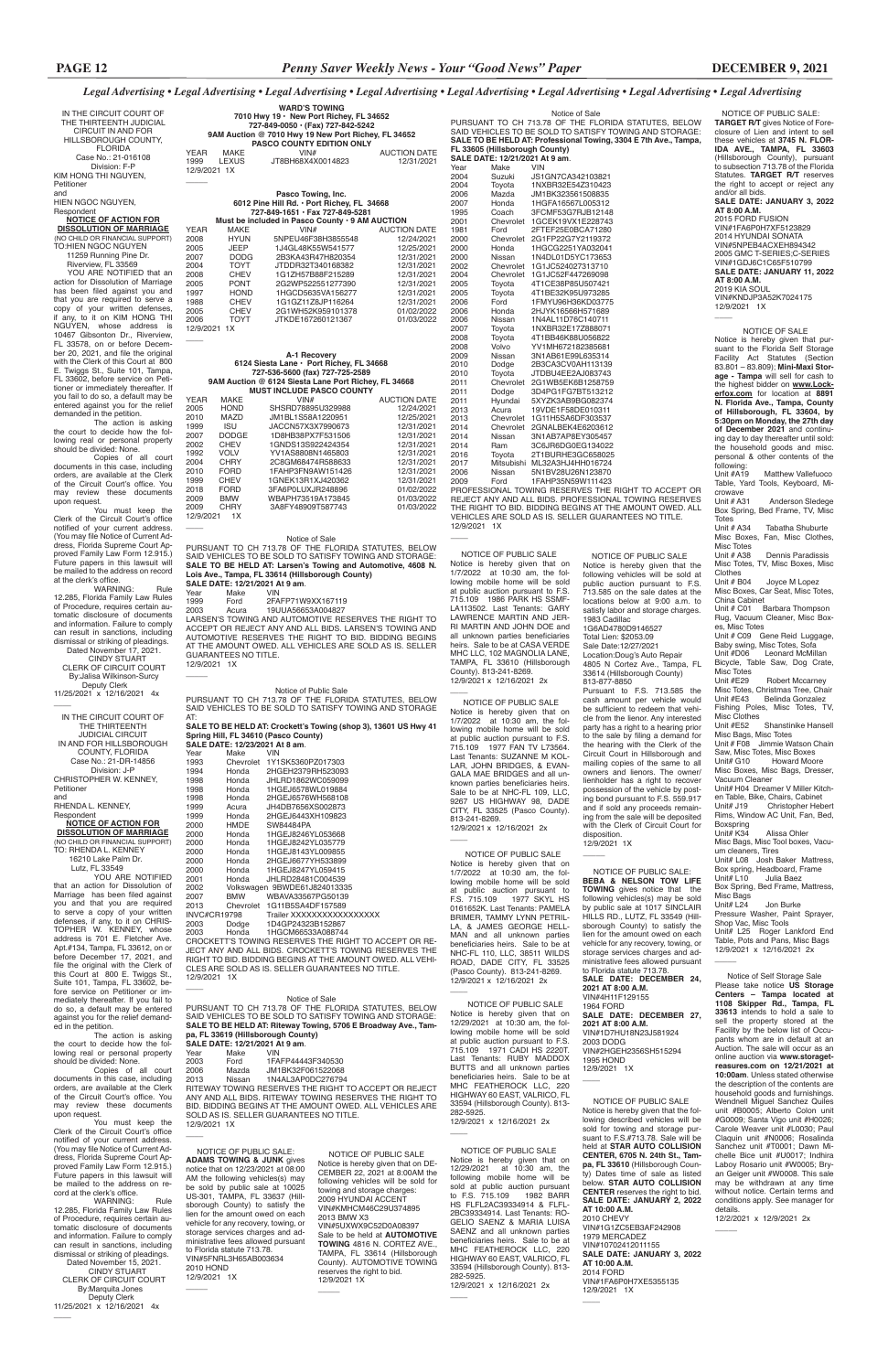**NOTICE OF APPLICATION FOR TAX DEED** The holder of the following tax certificates has filed the certificates for a tax deed to be issued. The certificate numbers and

Unless such certificate shall be redeemed according to law, the property described in such certificate shall be sold to the highest bidder on<br>(1/6/2022) online via the internet at www.

years of issuance, the description of the property, and the names in which it was assessed are: Folio No. 200763.0532 File No. 2022-7 Certificate No.: 2019 / 18756 Year of Issuance: 2019 Description of Property: TERRACE OAKS TOWNHOMES LOT 4 BLOCK D PLAT BK / PG: 72 / 45 SEC - TWP - RGE: 15 - 28 - 19 **SUBJECT TO ALL OUTSTANDING TAXES** Name(s) in which assessed: **WILLIAM H COX JR KIM DEAN STEVEN M COX PAMELA MATTLEY LISA O'DONNELL**

All of said property being in the County of Hillsborough, State of Florida.

(1/6/2022) online via the internet at www. hillsborough.realtaxdeed.com. Dated this 3rd day of No-vember, 2021.

Unless such certificate shall be redeemed according to law, the property described in such certificate shall be sold to the highest bidder on  $(1/6/2022)$  online via the internet at www.

 CINDY STUART Clerk of the Circuit Court Hillsborough County, Florida Signature by:Adrian Salas, Deputy Clerk

If you are a person with a disability who needs any accommodation in order to participate in this proceeding, you are entitled, at no cost to you, to the provision of certain assistance. Please contact the Clerk's ADA Coordinator, 601 E. Kennedy Blvd., Tampa, Florida, (813) 276-8100 extension 4205, two working days prior to the date the service is needed; if you are hearing or voice impaired, call 711. 11/25/2021 x 12/16/2021 4x

## \_\_\_\_ **NOTICE OF APPLICATION FOR TAX DEED**

**FOR TAX DEED**<br>The holder of the following tax certificates has filed the certificates for a tax deed to be issued. The certificate numbers and years of issuance, the description of the property, and the names in which it was assessed are: Folio No. 175909.0000 File No. 2022-5 Certificate No.: 2019 / 17220 Year of Issuance: 2019 Description of Property: EAST BAY PARK SECOND REVISION LOTS 13 AND 14 AND S 1/2 CLOSED ALLEY ABUTTING ON N BLOCK<sub>2</sub> PLAT BK / PG: 7 / 23 SEC - TWP - RGE: 17 - 29 - 19 **SUBJECT TO ALL OUTSTANDING TAXES** Name(s) in which assessed: **JESSIE MAE MOORE**

The holder of the following tax certificates has filed the certificates for a tax deed to be issued. The certificate numbers and years of issuance, the description of the property, and the names in which it was assessed are: Folio No. 198840.0418 File No. 2022-6 Certificate No.: 2019 / 18631 Year of Issuance: 2019 Description of Property: HARBOUR COURT A CONDOMINIUM PHASE 1 BLDG 2 UNIT 2608 PLAT BK / PG: 10 / 23 SEC - TWP - RGE: 30 - 29 - 19 **SUBJECT TO ALL OUTSTANDING TAXES** Name(s) in which assessed:

#### **GEOFFREY R ENCK GEOFFREY E ENCK**

All of said property being in the County of Hillsborough, State of Florida.

**FOR TAX DEED**<br>The holder of the following tax certificates has filed the certificates for a tax deed to be issued. The certificate numbers and years of issuance, the description of the property, and the names in which it was assessed are: Folio No. 206699.0000 File No. 2022-4 Certificate No.: 2019 / 19231 Year of Issuance: 2019 Description of Property: LINCOLN PARK SOUTH LOT 5 BLOCK 12 PLAT BK / PG: 4 / 95 SEC - TWP - RGE: 28 - 28 - 22 **SUBJECT TO ALL OUTSTANDING TAXES** Name(s) in which assessed:

> hillsborough.realtaxdeed.com. Dated this 3rd day of No-vember, 2021. CINDY STUART Clerk of the Circuit Court Hillsborough County, Florida

 Signature by:Adrian Salas, Deputy Clerk

If you are a person with a disability who needs any accommodation in order to participate in this proceeding, you are entitled, at no cost to you, to the provision of certain assistance. Please contact the Clerk's ADA Coordinator, 601 E. Kennedy Blvd., Tampa, Florida, (813) 276-8100 extension 4205, two working days prior to the date the service is needed; if you are hearing or voice impaired, call 711. 11/25/2021 x 12/16/2021 4x

 $\overline{\phantom{a}}$ 

**NOTICE OF APPLICATION** 

If you are a person with a disability who needs any accommodation in order to participate in this proceeding, you are entitled, at no cost to you, to the provision of certain assistance. Please contact the Clerk's ADA Coordinator, 601 E. Kennedy Blvd., Tampa, Florida, (813) 276-8100 extension 4205, two working days prior to the date the service is needed; if you are hearing or voice impaired, call 711. 11/25/2021 x 12/16/2021 4x  $\overline{\phantom{a}}$ 

**MARK MOORE** All of said property being in the County of Hillsborough, State of

Florida. Unless such certificate shall be redeemed according to law, the property described in such certificate shall be sold to the highest bidder on (1/6/2022) online via the internet at <u>www.</u><br><u>hillsborough.realtaxdeed.com</u>. Dated this 3rd day of No-

vember, 2021. CINDY STUART Clerk of the Circuit Court Hillsborough County, Florida Signature by:Adrian Salas,

> CINDY STUART Clerk of the Circuit Court Hillsborough County, Florida Signature by:Adrian Salas, Deputy Clerk If you are a person with a disability who needs any accommodation in order to participate in this proceeding, you are entitled, at no cost to you, to the provision of certain assistance. Please contact the Clerk's ADA Coordinator, 601 E. Kennedy Blvd., Tampa, Florida, (813) 276-8100 extension 4205, two working days prior to the date the service is needed; if you are hearing or voice impaired, call 711. 11/25/2021 x 12/16/2021 4x  $\overline{\phantom{a}}$

 $\overline{\phantom{a}}$ 

 Deputy Clerk If you are a person with a disability who needs any accommodation in order to participate in this proceeding, you are entitled, at no cost to you, to the provision of certain assistance. Please contact the Clerk's ADA Coordinator, 601 E. Kennedy Blvd., Tampa, Florida, (813) 276-8100 extension 4205, two working days prior to the date the service is needed; if you are hearing or voice impaired, call 711. 11/25/2021 x 12/16/2021 4x

### \_\_\_\_ **NOTICE OF APPLICATION**

**FOR TAX DEED**<br>The holder of the following tax certificates<br>has filed the certificates for a tax deed to be issued. The certificate numbers and years of issuance, the description of the property, and the names in which it was assessed are: Folio No.058102.5220 File No. 2021-1035 Certificate No.: 2019 / 6938 Year of Issuance: 2019 Description of Property: LITTLE MANATEE RIVER SITES UNIT NO 2 LOT 17 BLOCK 4 PLAT BK / PG: 44 / 12 SEC - TWP - RGE: 30 - 32 - 19 **SUBJECT TO ALL OUTSTANDING TAXES** Name(s) in which assessed:

 Deputy Clerk If you are a person with a disability who needs any accommodation in order to participate in this proceeding, you are entitled, at no cost to you, to the provision of certain assistance. Please contact the Clerk's ADA Coordinator, 601 E. Kennedy Blvd., Tampa, Florida, (813) 276-8100 extension 4205, two working days prior to the date the service is needed; if you are hearing or voice impaired, call 711. 11/25/2021 x 12/16/2021 4x  $\overline{\phantom{a}}$ 

> **HIIIRISE ENTERPRISES LLC** All of said property being in the County of Hillsborough, State of Florida.

> Unless such certificate shall be redeemed according to law, the property described in such certificate shall be sold to the highest bidder on (1/6/2022) online via the internet at <u>www.</u><br><u>hillsborough.realtaxdeed.com</u>. Dated this 3rd day of No-

vember, 2021. CINDY STUART Clerk of the Circuit Court

 Hillsborough County, Florida Signature by:Adrian Salas, Deputy Clerk If you are a person with a disability who needs any accommodation in order to

needs any accommodation in order to participate in this proceeding, you are entitled, at no cost to you, to the provision of certain assistance. Please contact the Clerk's ADA Coordinator, 601 E. Kennedy Blvd., Tampa, Florida, (813) 276-8100 extension 4205, two working days prior to the date the service is needed; if you are hearing or voice impaired, call 711. 11/25/2021 x 12/16/2021 4x  $\overline{\phantom{a}}$ 

> participate in this proceeding, you are entitled, at no cost to you, to the provision of certain assistance. Please contact the Clerk's ADA Coordinator, 601 E. Kennedy Blvd., Tampa, Florida, (813) 276-8100 extension 4205, two working days prior to the date the service is needed; if you are hearing or voice impaired, call 711. 11/25/2021 x 12/16/2021 4x

**NOTICE OF APPLICATION FOR TAX DEED**<br>The holder of the following tax certificates has filed the certificates for a tax deed to be issued. The certificate numbers and years of issuance, the description of the property, and the names in which it was assessed are: Folio No. 139290.0000 File No. 2022-2 Certificate No.: 2019 / 14066 Year of Issuance: 2019 Description of Property: PORT TAMPA CITY MAP LOT 16 & W 1/2 CLOSED ALLEY ABUTTING THEREON BLOCK 238 PLAT BK / PG: 1 / 56 SEC - TWP - RGE: 20 - 30 - 18 **SUBJECT TO ALL OUTSTANDING TAXES**  $Name(s)$  in which as **W L STARKS, MINNIE L STARKS, MINNIE STARKS** All of said property being in the County of Hillsborough, State of Florida. Unless such certificate

vember, 2021. CINDY STUART Clerk of the Circuit Court Hillsborough County, Florida Signature by:Adrian Salas,<br>Deputy Clerk

shall be redeemed according to law, the

property described in such certificate shall be sold to the highest bidder on (1/6/2022) online via the internet at www. hillsborough.realtaxdeed.com. Dated this 3rd day of November, 2021.

 CINDY STUART Clerk of the Circuit Court Hillsborough County, Florida Signature by:Adrian Salas, Deputy Clerk

#### **NOTICE OF APPLICATION FOR TAX DEED**

 $\overline{\phantom{a}}$ 

The holder of the following tax certificates has filed the certificates for a tax deed to be issued. The certificate numbers and years of issuance, the description of the property, and the names in which it was assessed are:

 Folio No. 071021.0000 File No. 2022-12 Certificate No.: 2019 / 8539

 Deputy Clerk If you are a person with a disability who needs any accommodation in order to participate in this proceeding, you are entitled, at no cost to you, to the provision of certain assistance. Please contact the Clerk's ADA Coordinator, 601 E. Kennedy Blvd., Tampa, Florida, (813) 276-8100 extension 4205, two working days prior to the date the service is needed; if you are hearing or voice impaired, call 711. 11/25/2021 x 12/16/2021 4x  $\overline{\phantom{a}}$ 

> Year of Issuance: 2019 Description of Property: PLANTATION ESTATES UNIT NO 3 LOT 7 BLOCK 5 PLAT BK / PG: 39 / 34 SEC - TWP - RGE: 26 - 29 - 20 **SUBJECT TO ALL OUTSTANDING TAXES**

in the County of Hillsborough, State of Florida.

The holder of the following tax certificates has filed the certificates for a tax deed to be issued. The certificate numbers and years of issuance, the description of the property, and the names in which it was<br>assessed are:

> Unless such certificate shall be redeemed according to law, the property described in such certificate shall be sold to the highest bidder on (1/6/2022) online via the internet at www.

hillsborough.realtaxdeed.com. Dated this 3rd day of No-vember, 2021.

#### hillsborough.realtaxdeed.com. Dated this 3rd day of No-

Signature by:Adrian Salas. Deputy Clerk If you are a person with a disability who

## **NOTICE OF APPLICATION**

**FOR TAX DEED**<br>The holder of the following tax certificates has filed the certificates for a tax deed to be issued. The certificate numbers and years of issuance, the description of the property, and the names in which it was assessed are: Folio No. 043599.0000 File No. 2022-10 Certificate No.: 2019 / 5135 Year of Issuance: 2019 Description of Property: HEWITT AND GEE'S E 100 FT OF LOT 4 PLAT BK / PG: 2 / 14 SEC - TWP - RGE: 22 - 29 - 19 **SUBJECT TO ALL OUTSTANDING TAXES** Name(s) in which assessed **PALM RIVER RETREAT LLC** All of said property being in the County of Hillsborough, State of Florida. Unless such certificate shall be redeemed according to law, the

### **SHANE GOFF HEATHER GOFF**

All of said property being in the County of Hillsborough, State of Florida.

Unless such certificate shall be redeemed according to law, the property described in such certificate shall be sold to the highest bidder on (1/6/2022) online via the internet at www. hillsborough.realtaxdeed.com. Dated this 3rd day of No-

vember, 2021. CINDY STUART Clerk of the Circuit Court Hillsborough County, Florida Signature by:Adrian Salas,

**NOTICE OF APPLICATION FOR TAX DEED**<br>The holder of the following tax certificates<br>has filed the certificates for a tax deed to be issued. The certificate numbers and years of issuance, the description of the property, and the names in which it was assessed are: Folio No.062000.0000 File No. 2021-1032 Certificate No.: 2019 / 7599 Year of Issuance: 2019 Description of Property: MAGNOLIA MOBILE MANOR UNIT ONE N 1/2 OF LOT 3 AND LOT 4 BLOCK 2 --- THAT PT OF W 1/4 OF SE 1/4 BEG AT SW COR OF LOT 4 BLK 2 AND RUN W 50 FT N 100 FT E 50 FT AND S 100 FT TO BEG PLAT BK / PG: 39 / 35 SEC - TWP - RGE: 25 - 28 - 20 **SUBJECT TO ALL OUTSTANDING TAXES** Name(s) in which assessed: **PHYLLIS GALLANT**

> located at 912 W. Platt Street, Suite 101, Tampa, FL 33606 intends to register the said name with the Division of Corporations of the Florida Department of State, Tallahassee, Florida. Rosana Marzullo-Dove Owner 12/9/2021 1X  $\overline{\phantom{a}}$

**HAROLD L WARREN BABARA J WARREN PHYLLIS J GALLANT WALTER J GALLANT**

All of said property being in the County of Hillsborough, State of Florida.

Unless such certificate shall be redeemed according to law, the property described in such certificate shall be sold to the highest bidder on (1/6/2022) online via the internet at www.

hillsborough.realtaxdeed.com. Dated this 3rd day of No-vember, 2021. CINDY STUART Clerk of the Circuit Court Hillsborough County, Florida

> **AT 8:00 A.M.** 2007 CHRYSLER SEBRING VIN#1C3LC56R67N569914 2017 BUICK ENCORE VIN#KL4CJASBXHB176532 2007 NISSAN ALTIMA VIN#1N4AL21E57N473705 2010 NISSAN ALTIMA VIN#1N4AL2AP9AN490712 2004 LEXUS ES 330 VIN#JTHBA30G440019708 2004 LINCOLN LS VIN#1LNHM87AX4Y615307 2009 NISSAN ALTIMA VIN#1N4AL21E39C159968 12/9/2021 1X  $\overline{\phantom{a}}$

Name(s) in which assessed:<br>**JOHN R CHEVILLOT**<br>All of said property being

 Signature by:Adrian Salas, Deputy Clerk If you are a person with a disability who

## **NOTICE OF APPLICATION FOR TAX DEED**<br>The holder of the following tax certificates<br>has filed the certificates for a tax deed to be issued. The certificate numbers and years of issuance, the description of the property, and the names in which it was assessed are: Folio No.148153.0100 File No. 2021-1029 Certificate No.: 2019 / 14770 Year of Issuance: 2019 Description of Property:

TEMPLE CREST UNIT NO 1 LOT 16 BLOCK 12 PLAT BK / PG: 10 / 60 SEC - TWP - RGE: 21 - 28 - 19 **SUBJECT TO ALL OUTSTANDING TAXES**

#### Name(s) in which assessed: **REO ASSET DISBURSEMENT LLC**

All of said property being in the County of Hillsborough, State of Florida.

Unless such certificate shall be redeemed according to law, the property described in such certificate shall be sold to the highest bidder on (1/6/2022) online via the internet at www. hillsborough.realtaxdeed.com. Dated this 3rd day of No-

 Deputy Clerk If you are a person with a disability who needs any accommodation in order to participate in this proceeding, you are entitled, at no cost to you, to the provision of certain assistance. Please contact the Clerk's ADA Coordinator, 601 E. Kennedy Blvd., Tampa, Florida, (813) 276-8100 extension 4205, two working days prior to the date the service is needed; if you are hearing or voice impaired, call 711. 11/25/2021 x 12/16/2021 4x

#### **NOTICE OF APPLICATION FOR TAX DEED**

The holder of the following tax certificates has filed the certificates for a tax deed to be issued. The certificate numbers and years of issuance, the description of the property, and the names in which it was assessed are: Folio No.156971.0000

 File No. 2022-1 Certificate No.: 2019 / 15769 Year of Issuance: 2019 Description of Property: HAMNER'S W E GEORGE WASHING-TON CARVER SUB LOT 11 BLOCK 3 PLAT BK / PG: 26 / 107 SEC - TWP - RGE: 05 - 29 - 19 **SUBJECT TO ALL OUTSTANDING TAXES** .............<br>Name(s) in which asse **TANA HILL**

All of said property being in the County of Hillsborough, State of Florida.

Unless such certificate shall be redeemed according to law, the property described in such certificate<br>shall be sold to the highest bidder on<br>(1/6/2022) online via the internet at <u>www.</u> hillsborough.realtaxdeed.com.

Dated this 3rd day of November, 2021. CINDY STUART

 Clerk of the Circuit Court Hillsborough County, Florida Signature by:Adrian Salas,

 Deputy Clerk If you are a person with a disability who needs any accommodation in order to participate in this proceeding, you are entitled, at no cost to you, to the provision of certain assistance. Please contact the Clerk's ADA Coordinator, 601 E. Kennedy Blvd., Tampa, Florida, (813) 276-8100 extension 4205, two working days prior to the date the service is needed; if you are hearing or voice impaired, call 711.

11/25/2021 x 12/16/2021 4x

 $\overline{\phantom{a}}$ 

 $\overline{\phantom{a}}$ 

#### **NOTICE OF APPLICATION FOR TAX DEED**

The holder of the following tax certificates has filed the certificates for a tax deed to be issued. The certificate numbers and years of issuance, the description of the property, and the names in which it was assessed are:<br>Folio No 000260 1500 Folio No.000260.1500 File No. 2021-1033 Certificate No.: 2019 / 15 Year of Issuance: 2019 Description of Property: W 1/2 OF TRACT 16 IN THE NW 1/4 PLAT BK / PG: 5 / 62 SEC - TWP - RGE: 03 - 27 - 17 **SUBJECT TO ALL OUTSTANDING TAXES** Name(s) in which assessed:

### **19626 GUNN HWY LLC**

All of said property being in the County of Hillsborough, State of Florida.

Unless such certificate shall be redeemed according to law, the property described in such certificate shall be sold to the highest bidder on (1/6/2022) online via the internet at www. hillsborough.realtaxdeed.com. Dated this 3rd day of November, 2021.

 CINDY STUART Clerk of the Circuit Court Hillsborough County, Florida Signature by:Adrian Salas,

#### **NOTICE OF APPLICATION FOR TAX DEED**

assessed are: Folio No. 174476.0000

 $\overline{\phantom{a}}$ 

File No. 2021-1030 Certificate No.: 2019 / 17079

 Year of Issuance: 2019 Description of Property: RANDALL'S REVISED MAP OF BLOCKS J THRU R INCL N 1/2 OF LOT 6 BLOCK K PLAT BK / PG: 1 / 14 SEC - TWP - RGE: 08 - 29 - 19 **SUBJECT TO ALL OUTSTANDING TAXES** Name(s) in which assessed: **ESTATE OF WENDELL B DENSON c/o JANTE CLARK, WENDELL B DENSON**

## All of said property being in the County of Hillsborough, State of

Florida. Unless such certificate shall be redeemed according to law, the property described in such certificate shall be sold to the highest bidder on (1/6/2022) online via the internet at www.

vember, 2021. CINDY STUART Clerk of the Circuit Court Hillsborough County, Florida

 $\overline{\phantom{a}}$ 

 $\overline{\phantom{a}}$ 

needs any accommodation in order to participate in this proceeding, you are entitled, at no cost to you, to the provision of certain assistance. Please contact the Clerk's ADA Coordinator, 601 E. Kennedy Blvd., Tampa, Florida, (813) 276-8100 extension 4205, two working days prior to the date the service is needed; if you are hearing or voice impaired, call 711. 11/25/2021 x 12/16/2021 4x

## **NOTICE OF APPLICATION**

### property described in such certificate shall be sold to the highest bidder on (1/6/2022) online via the internet at www. hillsborough.realtaxdeed.com. Dated this 3rd day of November, 2021.

 CINDY STUART Clerk of the Circuit Court Hillsborough County, Florida Signature by:Adrian Salas, Deputy Clerk

If you are a person with a disability who needs any accommodation in order to participate in this proceeding, you are entitled, at no cost to you, to the provision of certain assistance. Please contact the Clerk's ADA Coordinator, 601 E. Kennedy Blvd., Tampa, Florida, (813) 276-8100 extension 4205, two working days prior to the date the service is needed; if you are hearing or voice impaired, call 711. 11/25/2021 x 12/16/2021 4x

 Notice of Public Sale Public Notice is hereby given, that we will sell or otherwise dispose of the contents of the following self-storage units in order to satisfy the delinquent storage lien placed in accordance with the State of Florida Statute 83.806. Unit# Name Contents

138 Theresa Shirley personal items

330 Valerie Morris personal items The public sale will be conducted<br>online @storagetreasures.com @storagetreasures.com at 09:00 am on **Friday, December 24, 2021 at Plant City Saver Storage, 3010 James L Redman Pkwy., Plant City, FL 33563** (Hillsborough County). 12/9/2021 x 12/16/2021 2x

 NOTICE OF PUBLIC SALE: **E & S PAINT & BODY SHOP**  gives notice that the following vehicles(s) may be sold by public sale at **5002 N. 22ND STREET, TAMPA, FL 33610** (Hillsborough County) to satisfy the lien for the amount owed on each vehicle for any recovery, towing, or storage services charges and administrative fees allowed pursuant to Florida statute 713.78. **SALE DATE: DECEMBER 28, 2021 AT 9:00 A.M.** VIN#4M2XV12T4YDJ22548 2000 MERC VIN#JTMZK31V875014481 2007 TOYT VIN#1GNKVJEDXCJ198619 2012 CHEV VIN#WBXHU7C32H5H37307 2017 BMW **SALE DATE: JANUARY 4, 2022 AT 9:00 A.M.** VIN#1HD1KRM17EB628539 2014 HD VIN#1N4AL2AP9AC139648 2010 NISS VIN#1N4BL2EP4BC183279 2011 NISS VIN#3VWRF71K96M660409 2006 VOLK VIN#JA32U2FU6AU031359 2010 MITS 12/9/2021 1X

 $\overline{\phantom{a}}$ 

 NOTICE OF PUBLIC SALE Notice is hereby given that the following described vehicles/vessels will be sold for towing and storage pursuant to F.S.#713.78. Sale will be held at **PERFECTION TOW-ING & RECOVERY, 7728 E. HILL-SBOROUGH AVE., SUITE B, TAMPA, FL 33610** (Hillsborough County). Dates and time of sale as listed below. PERFECTION TOW-ING & RECOVERY reserves the right to bid. **SALE DATE: JANUARY 5, 2022 AT 8:00 A.M.** 2008 INFINITI VIN#JNKCV64E08M101565 **SALE DATE: JANUARY 12, 2022 AT 8:00 A.M.** 2020 HONDA

VIN#3CZRU5H30LM713029 12/9/2021 1X

## **NOTICE UNDER FICTITIOUS NAME LAW**

#### **PURSUANT TO SECTION 865.09, FLORIDA STATUTES** Notice is hereby given that the under-

signed, desiring to engage in busi-

ness under the fictitious name of **JOVIA**

 $\overline{\phantom{a}}$ 

located at 6434 Cypressdale Dr. Unit 102, Riverview, FL 33578 intends to register the said name with the Division of Corporations of the Florida Department of State, Tallahassee, Florida. Jada Harris

 Owner 12/9/2021 1X \_\_\_\_

**NOTICE UNDER FICTITIOUS NAME LAW PURSUANT TO SECTION 865.09, FLORIDA STATUTES**

Notice is hereby given that the undersigned, desiring to engage in business under the fictitious name of

# **Lila MaeD**

 $\overline{\phantom{a}}$ 

located at 18008 Pinnacle Ct., Tampa, FL 33647 intends to register the said name with the Division of Corporations of the Florida Department of State, Tallahassee, Florida. Lila Didenko Owner 12/9/2021 1X

**NOTICE UNDER FICTITIOUS NAME LAW PURSUANT TO SECTION 865.09, FLORIDA STATUTES**

Notice is hereby given that the undersigned, desiring to engage in business under the fictitious name of

## **TAMPA THERAPY GROUP**

 NOTICE OF PUBLIC SALE Notice is hereby given that on DE-CEMBER 20, 2021 at 8:00AM the following vehicles will be sold for towing and storage charges: 2006 FORD F250SD VIN#1FTSX20526ED93345 2011 MITSUBISHI LANCER VIN#JA32U2FU7BU039844 Sale to be held at **AUTOMOTIVE TOWING** 4816 N. CORTEZ AVE., TAMPA, FL 33614 (Hillsborough County). AUTOMOTIVE TOWING reserves the right to bid. 12/9/2021 1X

NOTICE OF PUBLIC SALE Notice is hereby given that the following described vehicles will be sold for towing and storage pursuant to F.S.#713.78. Sale will be held at **SUNSTATE WRECK-ER SERVICE**. Dates, location and time of sale as listed below. **Sun**state Wrecker Service res the right to bid. **AT 3800 N. FLORIDA AVE., TAMPA, FL 33603 (Hillsborough County): SALE DATE: JANUARY 3, 2022**